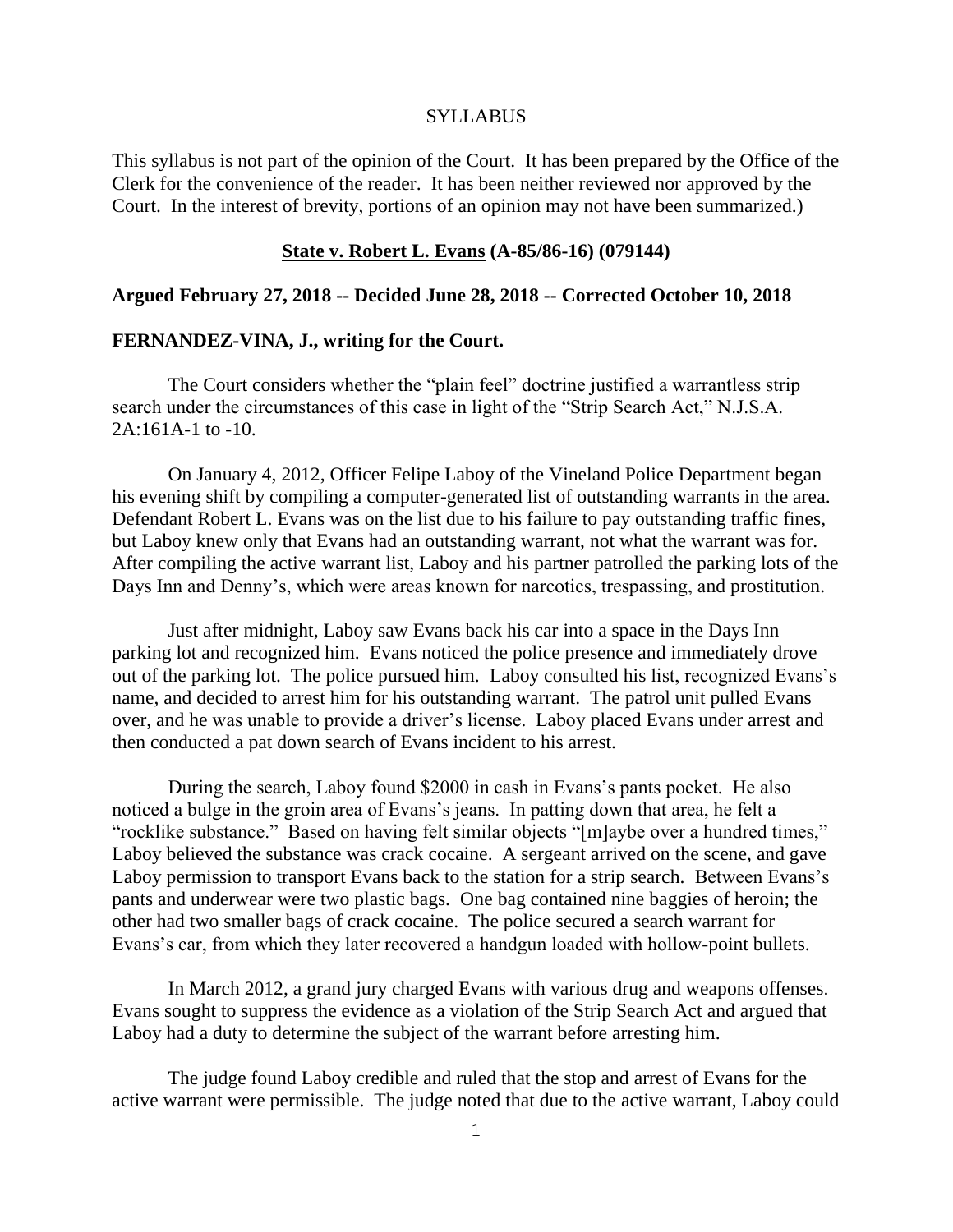arrest Evans regardless of the offense. The judge ruled that the officer's search incident to Evans's arrest could not alone qualify as an exception to the warrant requirement needed to authorize a strip search. However, the judge found that the "plain feel" doctrine outlined in Minnesota v. Dickerson, 508 U.S. 366 (1993), and State v. Toth, 321 N.J. Super. 609 (App. Div. 1999), provided a basis to conduct a strip search. Applying the doctrine to the facts of the case, the judge ruled the strip search was permitted and denied the motion to suppress.

The Appellate Division reversed the denial of the suppression motion and vacated Evans's conviction. State v. Evans, 449 N.J. Super. 66, 73 (App. Div. 2017). The panel found that Laboy had probable cause to suspect Evans had contraband in his pants and that the "plain feel" doctrine is a viable exception to the warrant requirement. However, the panel disagreed that Laboy acted reasonably in performing the strip search on Evans.

The State sought certification, which the Court granted. 230 N.J. 508 (2017). The Court also granted Evans's cross-petition. 230 N.J. 505 (2017).

**HELD**: The panel erred in its application of the "plain feel" doctrine. Officer Laboy had witnessed "hundreds" of instances where defendants concealed contraband in the front of their pants and therefore immediately recognized the "rocklike" substance he felt to be similar to crack cocaine. Between the officer's experience-derived identification of the substance and the presence of \$2000 in cash, the "plain feel" exception -- which the Court adopts -- applied.

1. N.J.S.A. 2A:161A-1 provides that a person detained or arrested for an offense other than a crime shall not be strip searched unless "[t]he search is authorized by a warrant or consent," subsection (a); the subject of the search "is lawfully confined," subsection (c); or, as is relevant here, "[t]he search is based on probable cause that a weapon, controlled dangerous substance, as defined by [N.J.S.A. 2C:35-1 to -31], or evidence of a crime will be found and a recognized exception to the warrant requirement exists." N.J.S.A. 2A:161A-1(b) (emphases added). To support a finding of probable cause, an officer must demonstrate there is a well-grounded suspicion that criminal activity is afoot. If probable cause is established, courts must explore exceptions to the warrant requirement. The Fourth Amendment to the United States Constitution guarantees "[t]he right of the people to be secure in their persons, houses, papers, and effects, against unreasonable searches and seizures." Accord N.J. Const. art. I, ¶ 7. Searches pursued without a warrant are per se unreasonable unless a delineated exception to the warrant requirement applies. (pp. 10-12)

2. The Appellate Division has previously determined that the search-incident-to-arrest exception to the warrant requirement cannot justify a strip search for purposes of N.J.S.A. 2A:161A-1(b) because the "statute's protections are triggered by an arrest. An arrest alone, therefore, cannot be both the event invoking the protections as well as the event nullifying them." State v. Hayes, 327 N.J. Super. 373, 378 (App. Div. 2000). The Appellate Division has also rejected the inevitable discovery doctrine as a means of justifying a search pursuant to the Strip Search Act, which requires "that all elements justifying [the strip search] be in place before the search occurs." State v. Harris, 384 N.J. Super. 29, 51 (App. Div. 2006) (emphasis added). The Court agrees that those exceptions are unavailing in this context. (pp. 12-13)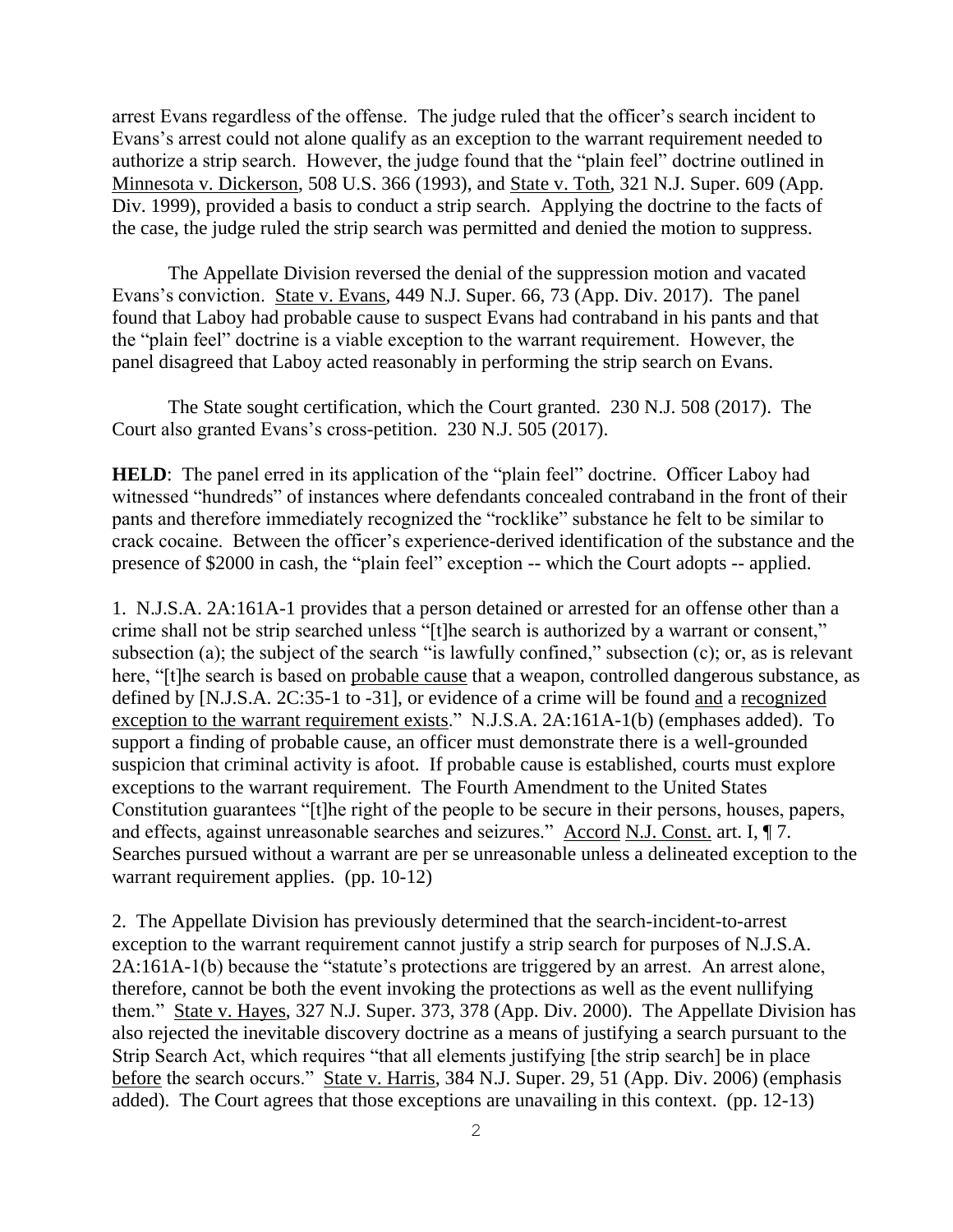3. The United States Supreme Court has accepted an officer's "plain feel" of contraband as an exception to the warrant requirement: "If a police officer lawfully pats down a suspect's outer clothing and feels an object whose contour or mass makes its identity immediately apparent, there has been no invasion of the suspect's privacy beyond that already authorized by the officer's search for weapons; if the object is contraband, its warrantless seizure would be justified by the same practical considerations that inhere in the plain-view context." Dickerson, 508 U.S. at 375-76 (emphases added). (pp. 13-15)

4. The Court has not adopted "plain feel" as an exception to the warrant requirement in New Jersey. However, the Appellate Division has addressed the "plain feel" doctrine. In Toth, the Appellate Division invoked the "plain feel" or "plain touch" exception to the warrant requirement in declining to suppress evidence seized during a pat down. 321 N.J. Super. at 614-16. In light of the Appellate Division's recognition of the "plain feel" exception, police have relied on the doctrine for some time. The Court agrees with the Appellate Division and ratifies the United States Supreme Court's reasoning in Dickerson, 508 U.S. at 375. The Court holds that contraband found during the course of a lawful pat down may be seized without a warrant if the officer "feels an object whose contour or mass makes its identity immediately apparent." Dickerson, 508 U.S. at 375. Because immediate tactile recognition of contraband is necessary to justify any subsequent search for and seizure of the contraband, moreover, the "plain feel" exception is compatible with the Strip Search Act requirement "that all elements justifying [the strip search] be in place before the search occurs." Harris, 384 N.J. Super. at 51 (emphasis added). (pp. 15-18)

5. Here, Laboy lawfully pulled Evans over for suspected trespassing on hotel property that was a known hotbed for prostitution and drug activity. Evans had an active warrant for his arrest. Laboy was required to arrest Evans regardless of the reason and did not have to investigate the nature of the charge. Laboy placed Evans under arrest, performed a duly authorized pat down and, therefore, was in a lawful position when he first felt the bulge. There is sufficient credible evidence in the record to support the trial court's finding that it was immediately apparent to the officer that drugs were present. Officer Laboy's description of a "rocklike" substance, combined with the cash he found and the officer's "hundreds" of similar encounters, merits the application of the "plain feel" exception. Thus, the officer here met both prongs of N.J.S.A. 2A:161A-1(b), and was permitted to perform a strip search on Evans. As compared to past cases, the officer here gave sufficient detail to justify his search. Although a graphic description is not needed to qualify for the plain-feel exception, the Court stresses that an officer must offer more detail than saying he felt contraband. The more detail, the better. The Court reverses the judgment of the Appellate Division and reinstates Evans's convictions. (pp. 18-21)

# **REVERSED and REMANDED**.

# **CHIEF JUSTICE RABNER and JUSTICES LaVECCHIA, ALBIN, PATTERSON, SOLOMON, and TIMPONE join in JUSTICE FERNANDEZ-VINA's opinion.**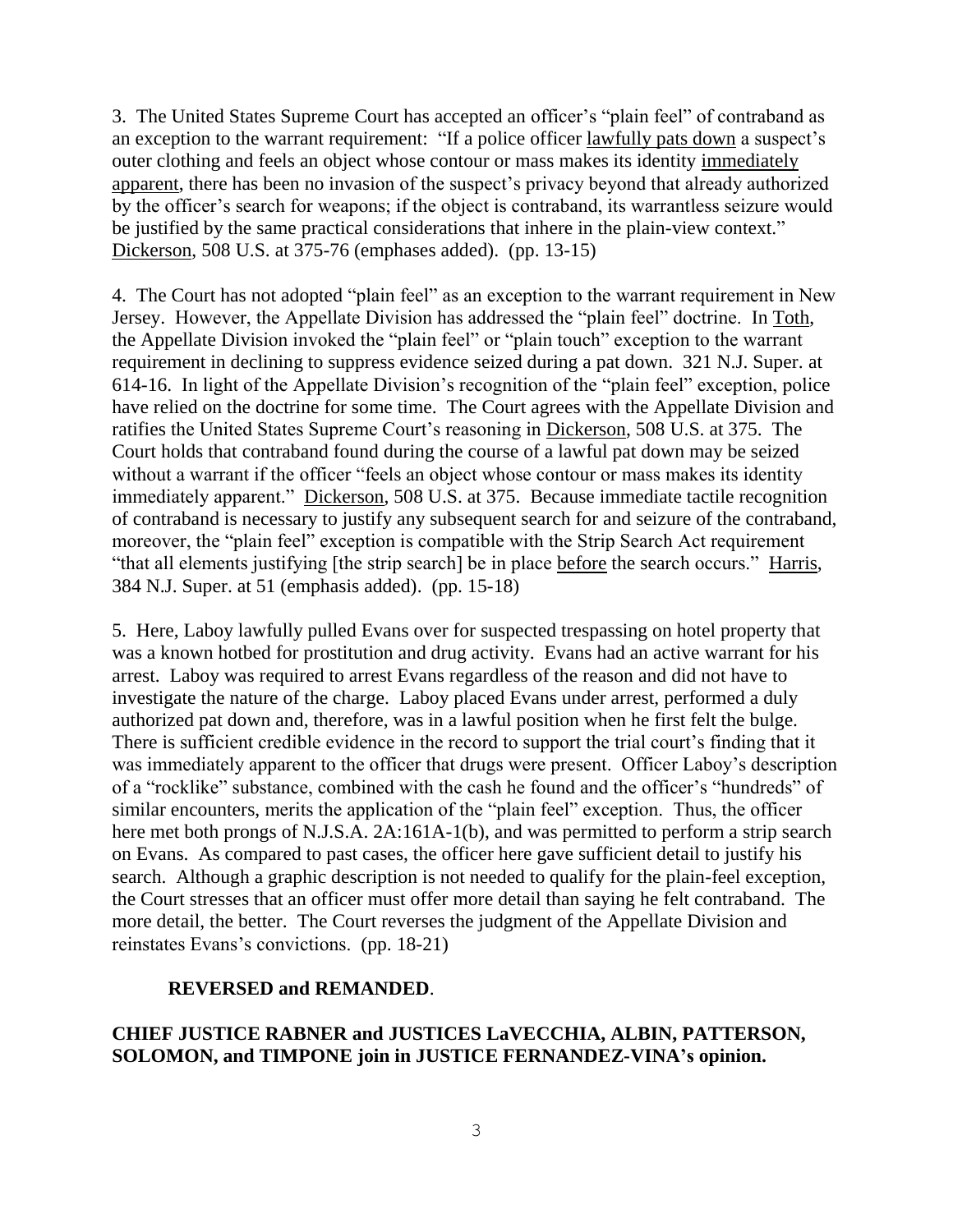SUPREME COURT OF NEW JERSEY A-85 September Term 2016 A-86 September Term 2016 079144

STATE OF NEW JERSEY,

Plaintiff-Appellant and Cross-Respondent,

v.

ROBERT L. EVANS,

Defendant-Respondent and Cross-Appellant.

> Argued February 27, 2018 – Decided June 28, 2018 - Corrected October 10, 2018

On certification to the Superior Court, Appellate Division, whose opinion is reported at 449 N.J. Super. 66 (App. Div. 2017).

Steven A. Yomtov, Deputy Attorney General, argued the cause for appellant and crossrespondent (Gurbir S. Grewal, Attorney General, attorney; Steven A. Yomtov, of counsel and on the briefs).

Margaret McLane, Assistant Deputy Public Defender, argued the cause for respondent and cross-appellant (Joseph E. Krakora, Public Defender, attorney; Margaret McLane, of counsel and on the briefs).

JUSTICE FERNANDEZ-VINA delivered the opinion of the Court. We consider whether the "plain feel" doctrine justified a warrantless strip search under the circumstances of this case in light of the "Strip Search Act," N.J.S.A. 2A:161A-1 to -10.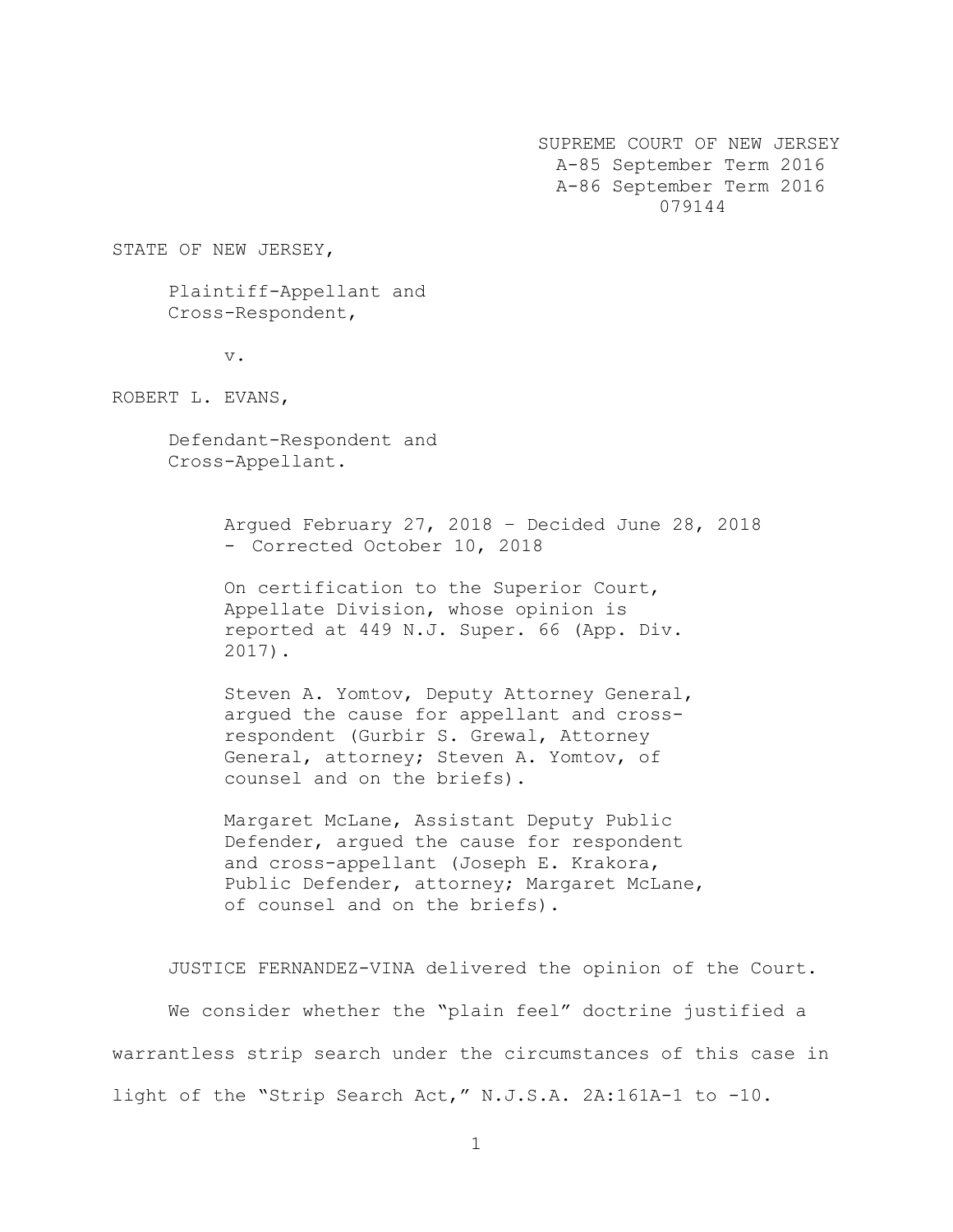Officer Felipe Laboy of the Vineland Police Department saw defendant Robert L. Evans drive into and out of a Days Inn parking lot and pursued him in suspicion of criminal trespass. After Laboy pulled Evans over, the officer ran a warrant check and learned that Evans had an active warrant for his arrest.

Laboy placed Evans under arrest and patted him down. Laboy found \$2000 in cash in Evans's pocket and, when he reached the groin area, Laboy felt a "rocklike substance." Based on his experiences with narcotics and knowledge of where drugs are sometimes concealed, Laboy concluded that the bulge was likely crack cocaine. With his supervisor's permission, Laboy conducted a strip search and found crack cocaine and heroin between Evans's underwear and pants.

Evans sought to suppress the evidence found in the pat down and search. The trial court found Officer Laboy's testimony credible and denied the suppression motion.

The Appellate Division reversed in a published opinion. State v. Evans, 449 N.J. Super. 66 (App. Div. 2017). Although the panel found that there was probable cause for a pat down and acknowledged that "plain feel" was an exception to the warrant requirement, it disputed the finding that it was immediately apparent to Laboy that the bulge in Evans's pants was contraband. The panel thus held the officer's actions were unreasonable and vacated Evans's conviction.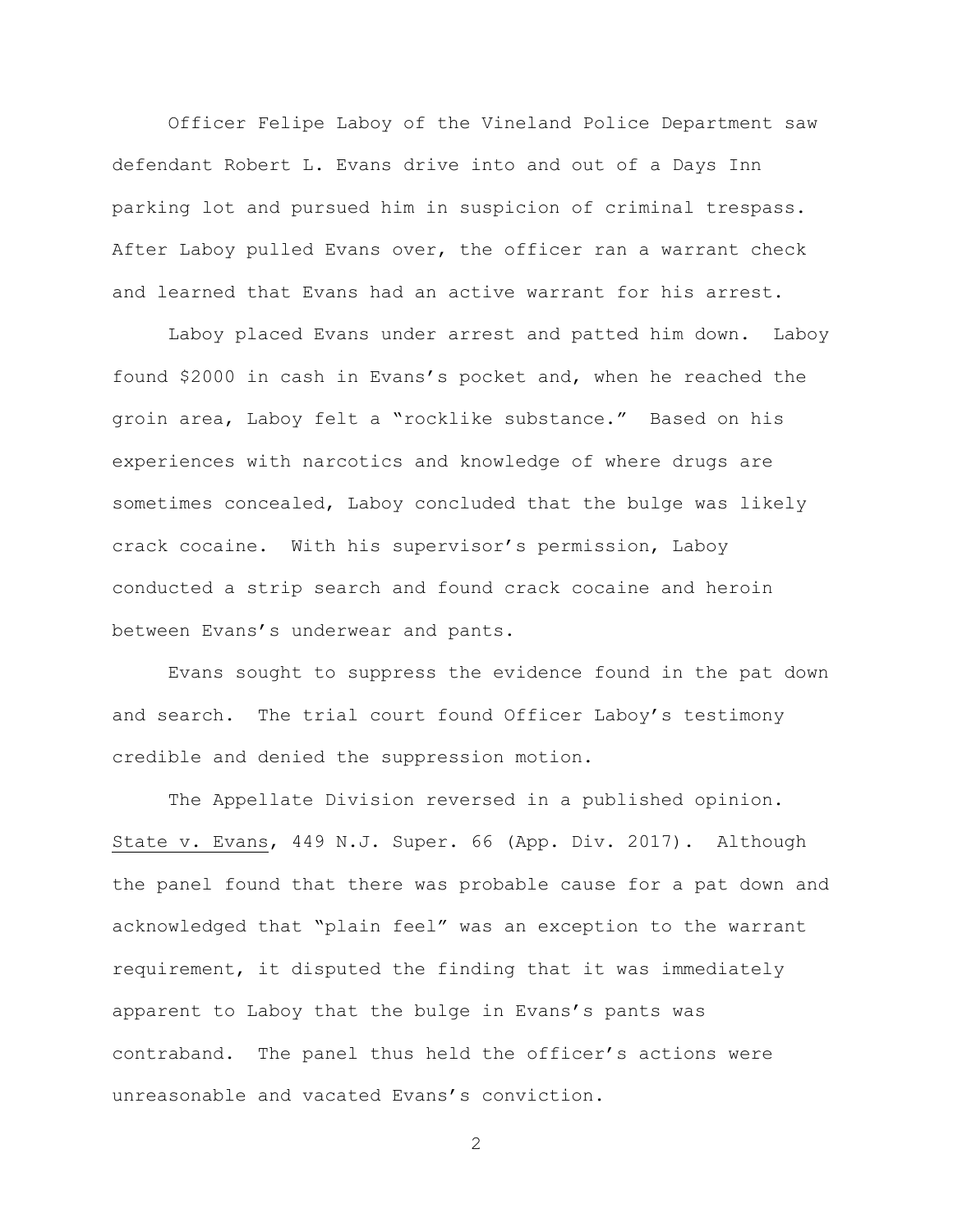We find that the panel erred in its application of the "plain feel" doctrine. Officer Laboy had witnessed "hundreds" of instances where defendants concealed contraband in the front of their pants and therefore immediately recognized the "rocklike" substance he felt to be similar to crack cocaine. Between the officer's experience-derived identification of the substance and the presence of \$2000 in cash, we find that the "plain feel" exception -- which we hereby adopt -- applied. Because we find the strip search valid, we reverse and reinstate Evans's conviction.

I.

#### A.

The following facts are largely derived from Officer Laboy's testimony at the suppression hearing. On January  $4$ , 2012, Laboy began his evening shift by compiling a computergenerated list of outstanding warrants in the area. Evans was on the list due to his failure to pay outstanding traffic fines, but Laboy knew only that Evans had an outstanding warrant, not what the warrant was for.

After compiling the active warrant list, Laboy and his partner patrolled the parking lots of the Days Inn and Denny's, which were areas known for narcotics, trespassing, and prostitution. Laboy's beat with the Street Crime Unit was to monitor the area's hotels in an effort to preempt crimes.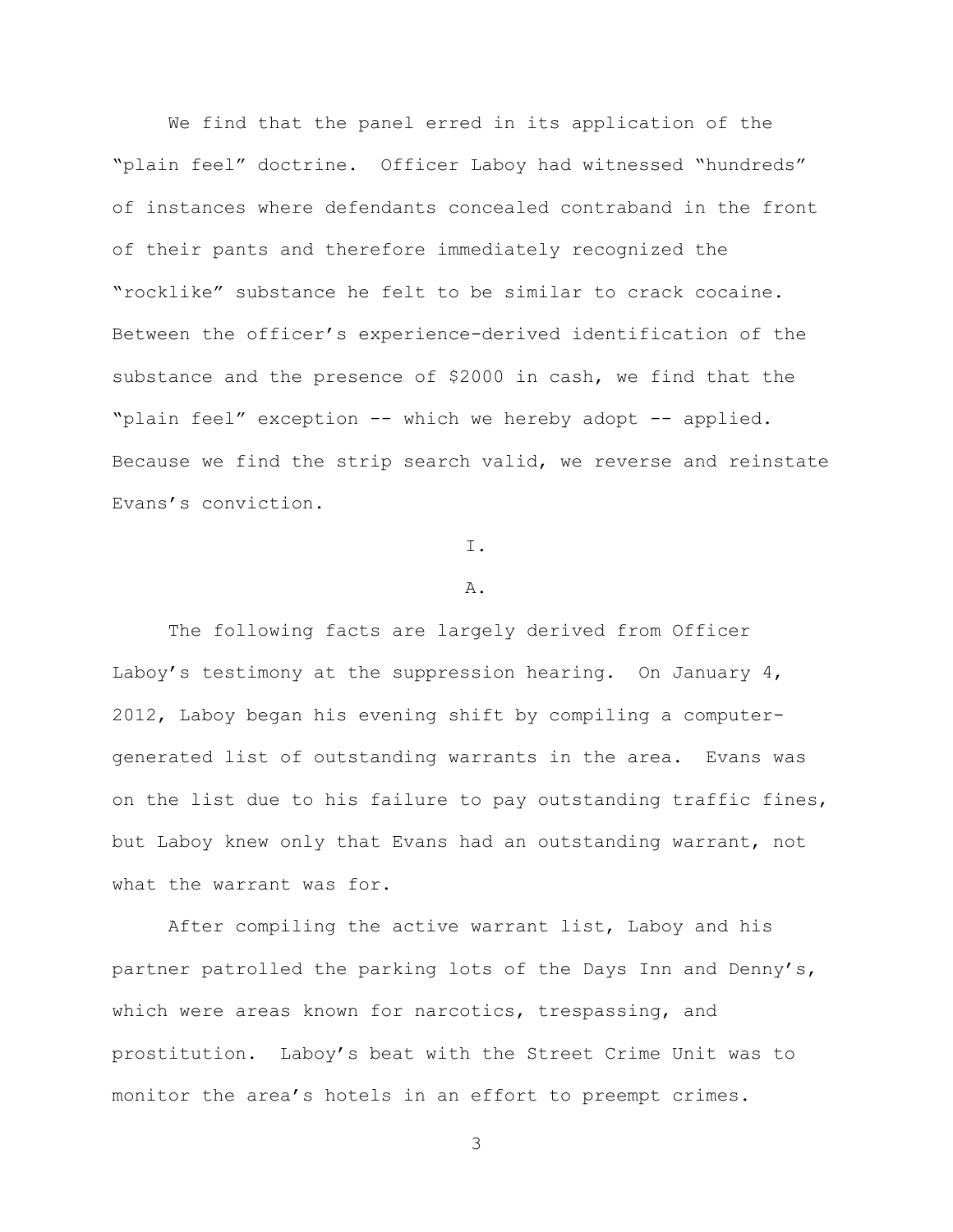Just after midnight, Laboy saw Evans back his car into a space in the Days Inn parking lot and recognized him from a prior arrest and from a recent circulation of Evans's photo in connection with potential trespassing. Evans noticed the police presence and immediately drove out of the parking lot. The police pursued him.

Laboy consulted his list, recognized Evans's name, and decided to arrest him for his outstanding warrant. The patrol unit pulled Evans over, and he was unable to provide a driver's license. Laboy told Evans to get out of the car and placed him under arrest for the outstanding warrant, as well as for trespassing at the Days Inn. The officer then conducted a pat down search of Evans incident to his arrest.

During the search, Laboy found \$2000 in cash in Evans's pants pocket. He also noticed a bulge in the groin area of Evans's jeans. In patting down that area, he felt a "rocklike substance." Based on having felt similar objects "[m]aybe over a hundred times," Laboy believed the substance was crack cocaine. Evans denied there was anything present.

Because a more invasive search would require exposing Evans's underwear, Laboy contacted his supervisor to authorize a strip search. A sergeant arrived on the scene, and gave Laboy permission to transport Evans back to the station for a strip search.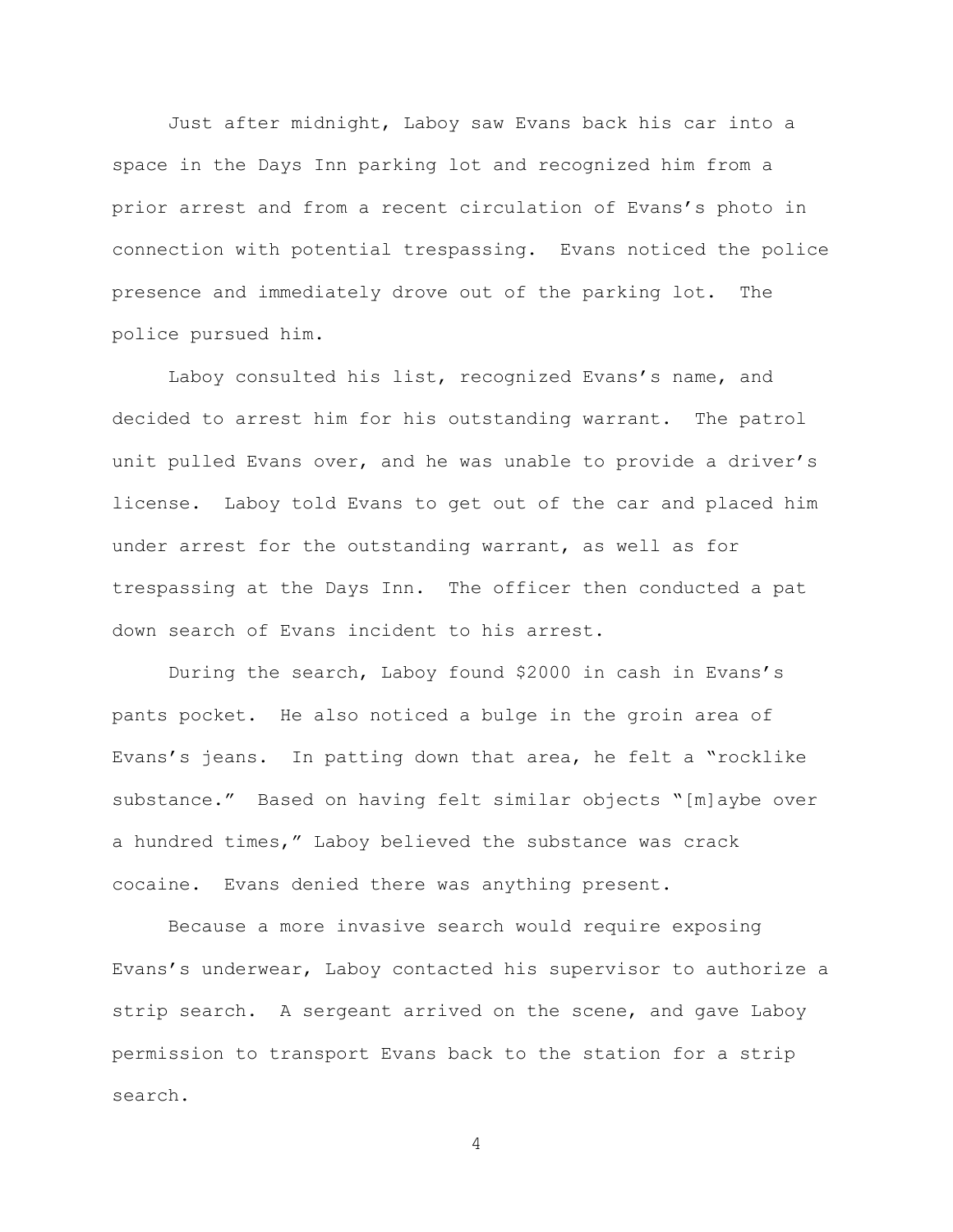At the station, Laboy took Evans into a small room with another officer present. He unbuckled Evans's pants and reached into his jeans. Evans's underwear was not removed, nor were his private parts exposed. Between Evans's pants and underwear were two plastic bags. One bag contained nine baggies of heroin; the other had two smaller bags of crack cocaine. The police secured a search warrant for Evans's car, from which they later recovered a handgun loaded with hollow-point bullets.

#### B.

In March 2012, a Cumberland County grand jury charged Evans with second-degree unlawful possession of a firearm, contrary to N.J.S.A. 2C:39-5(b) (count one); third-degree possession of heroin, contrary to N.J.S.A.  $2C:35-10(a)(1)$  (count two); thirddegree possession of cocaine, contrary to N.J.S.A. 2C:35- 10(a)(1) (count three); second-degree possession of cocaine with intent to distribute, contrary to N.J.S.A. 2C:35-5(b)(2) (count four); third-degree possession of heroin with intent to distribute, contrary to  $N.J.S.A. 2C:35-5(b)$  (3) (count five); fourth-degree possession of hollow nose bullets, contrary to N.J.S.A. 2C:39-3(f) (count six); second-degree possession of a firearm during a drug offense, contrary to N.J.S.A. 2C:39-4.1(a) (count seven); and second-degree possession of a firearm by a convicted person, contrary to N.J.S.A. 2C:39-7(b)(1) (count eight).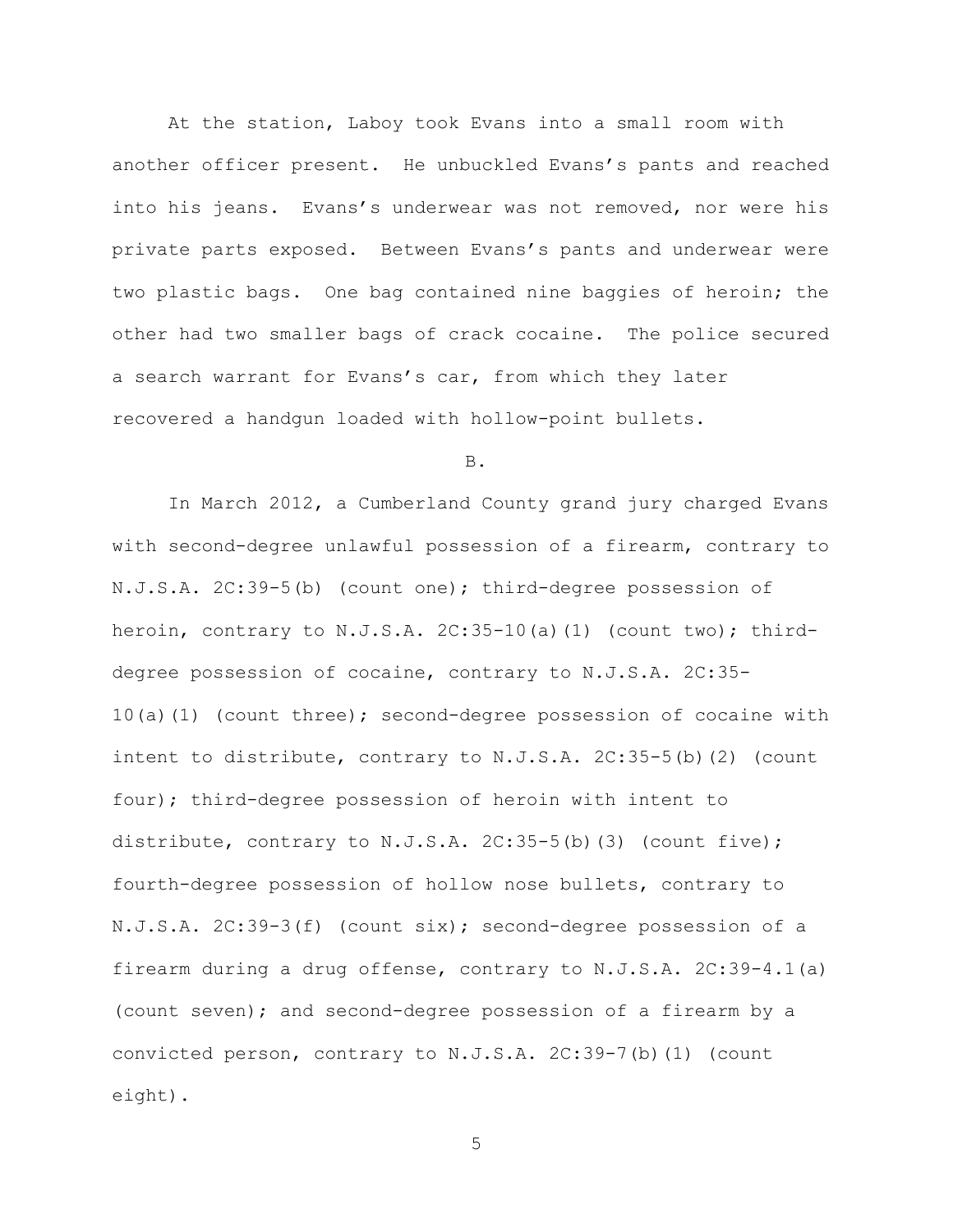Evans sought to suppress the evidence as a violation of the Strip Search Act, N.J.S.A. 2A:161A-1, which requires probable cause and an exception to the warrant requirement to conduct a strip search. Evans also argued that Laboy had a duty to determine the subject of the warrant before arresting him.

The motion judge found Laboy credible and ruled that the stop and arrest of Evans for the active warrant were permissible. The judge noted that due to the active warrant, Laboy could arrest Evans regardless of the offense. The judge ruled that the officer's search incident to Evans's arrest could not alone qualify as an exception to the warrant requirement needed to authorize a strip search. However, the judge found that the "plain feel" doctrine outlined in Minnesota v. Dickerson, 508 U.S. 366 (1993), and State v. Toth, 321 N.J. Super. 609 (App. Div. 1999), provided a basis to conduct a strip search. Applying the doctrine to the facts of the case, the judge ruled the strip search was permitted because Laboy found a large amount of money and felt a hard, rocklike substance in the groin area, which in Laboy's experience felt like crack cocaine and was located in an area where defendants at times conceal contraband. Therefore, the judge denied the motion to suppress.

Following a jury trial, Evans was convicted on all charges. In April 2015, he was sentenced to forty years of incarceration with a twenty-year parole disqualifier.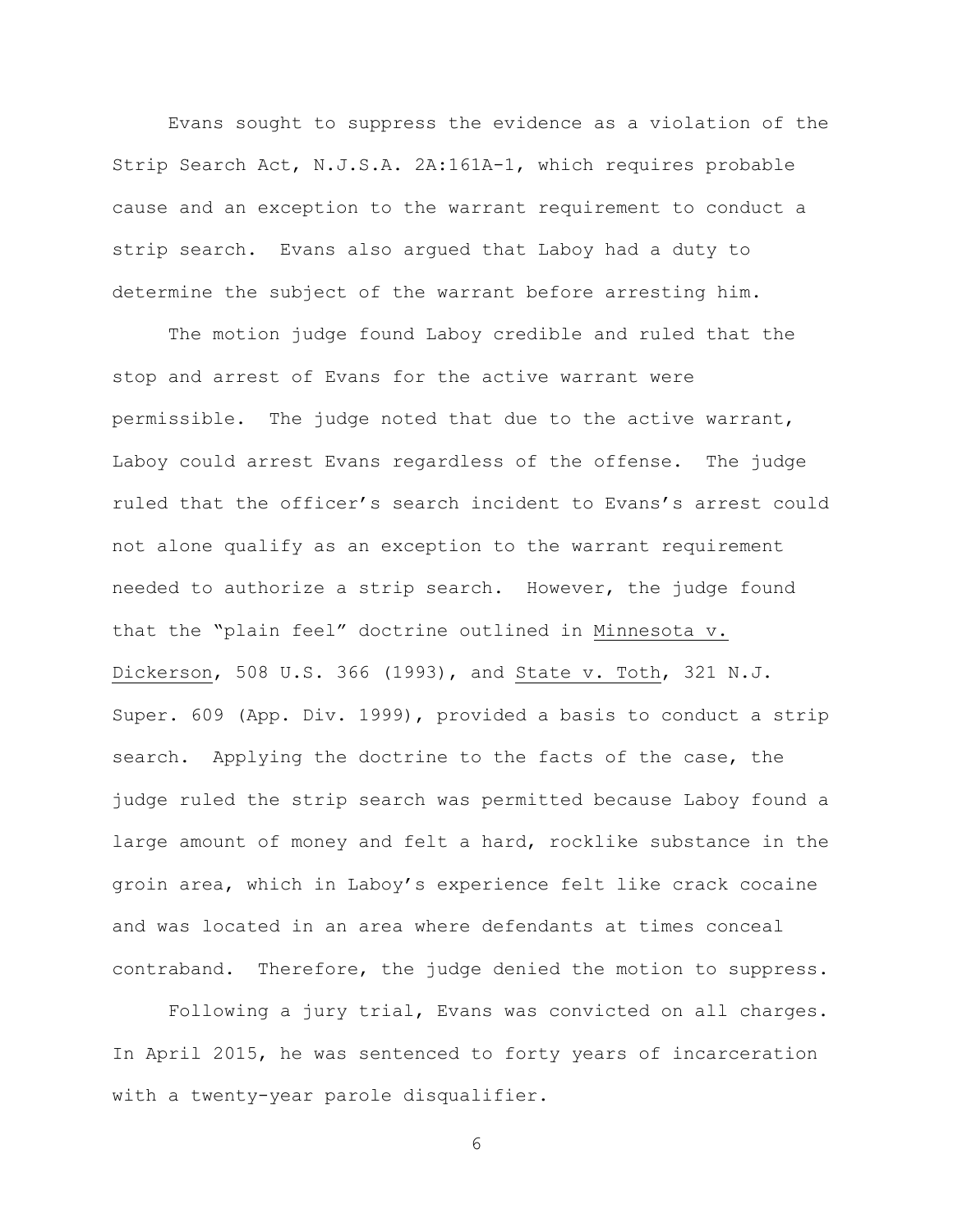On appeal, Evans argued that "plain feel" was not a valid exception to the warrant requirement under the Strip Search Act. In a published opinion, the Appellate Division reversed the denial of the suppression motion and vacated Evans's conviction. Evans, 449 N.J. Super. at 73.

The panel found that Laboy had probable cause to suspect Evans had contraband in his pants and noted that the "plain feel" doctrine is a viable exception to the warrant requirement. However, the panel disagreed with the trial court's finding that Laboy acted reasonably in performing the strip search on Evans.

The panel focused on prong two of N.J.S.A. 2A:161A-1(b), which allows police to strip search a defendant if there is probable cause that a weapon or contraband is present "and a recognized exception to the warrant requirement exists." Citing Dickerson, 508 U.S. at 375-76, the panel found "plain feel" could apply only if the character of the contraband was "immediately apparent" to the officer.

The panel found Laboy's remarks conclusory, noting that he did not articulate "specific facts [to] support his assertion that the nature of the contraband was immediately apparent." Evans, 449 N.J. Super. at 85. Particularly important to the panel were the absence of facts indicating "that the size of the bulge was remarkable in any way" and the lack of known history of Evans's concealing drugs on his person. Id. at 85-86.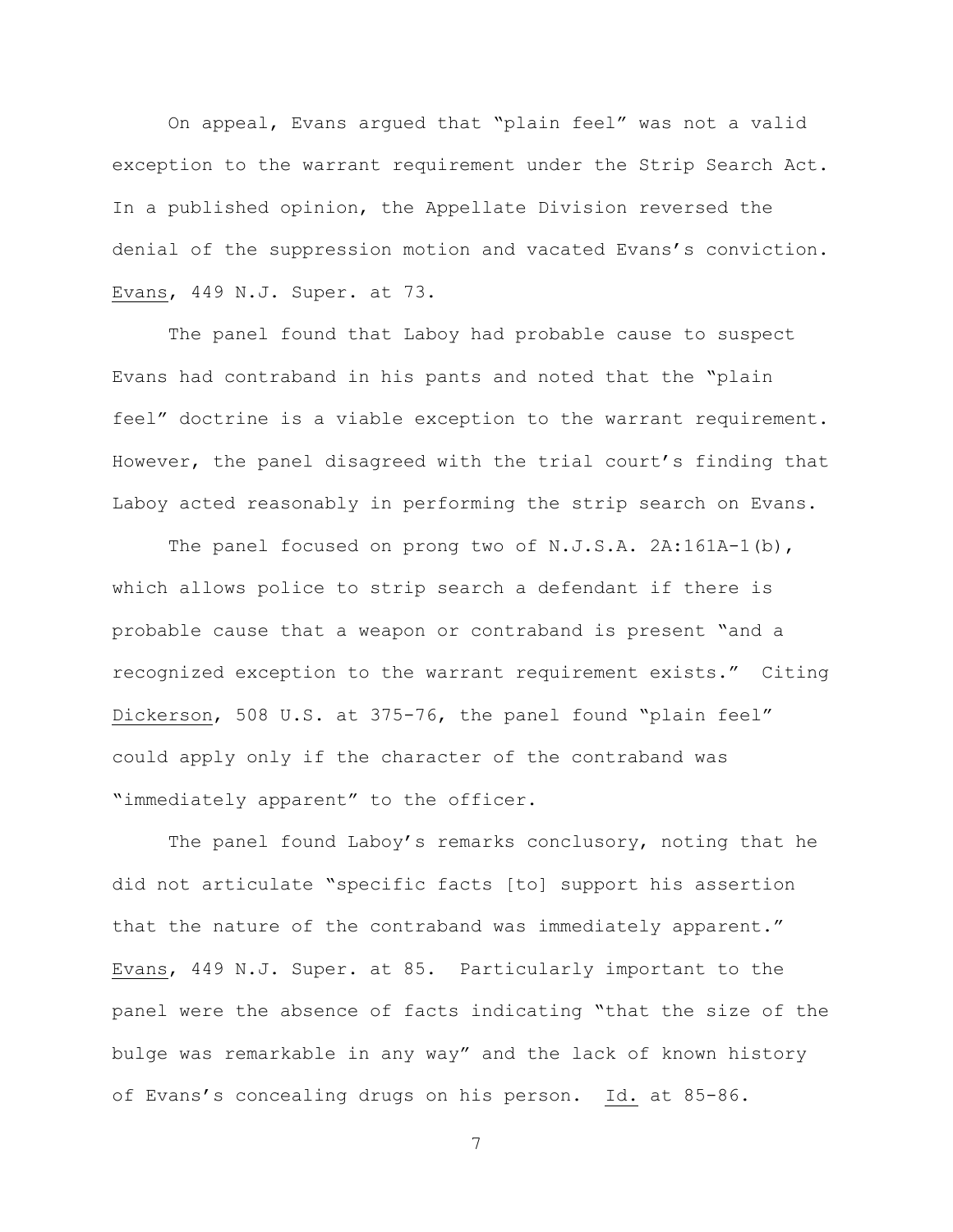The panel also found that the record lacked support for "a finding that the character of the bulge was immediately apparent to Laboy" because the arrest was for an active warrant and not for suspicion of narcotics. The panel added that "the perception that the bulge concealed drugs was made after the bulge was manipulated, not upon a mere touch in which the nature of the concealed object was immediately apparent." Id. at 86. Based on those facts, the panel concluded that "protections afforded by" the Strip Search Act would be jeopardized if a strip search were permitted. Ibid.

The State sought certification from this Court, which we granted. 230 N.J. 508 (2017). We also granted Evans's crosspetition. 230 N.J. 505 (2017).

### II.

The State urges us to reverse, arguing that the officer complied with the two requirements to execute a strip search under N.J.S.A. 2A:161A-1(b). Specifically, the State advocates that Laboy had sufficient probable cause based on the "rocklike" bulge concealed in Evans's pants, as well as Laboy's experience, to believe the bulge was contraband. Turning to the second prong, the State argues it was immediately apparent to the officer that the bulge was contraband under the "plain feel" exception, which should apply to the Strip Search Act.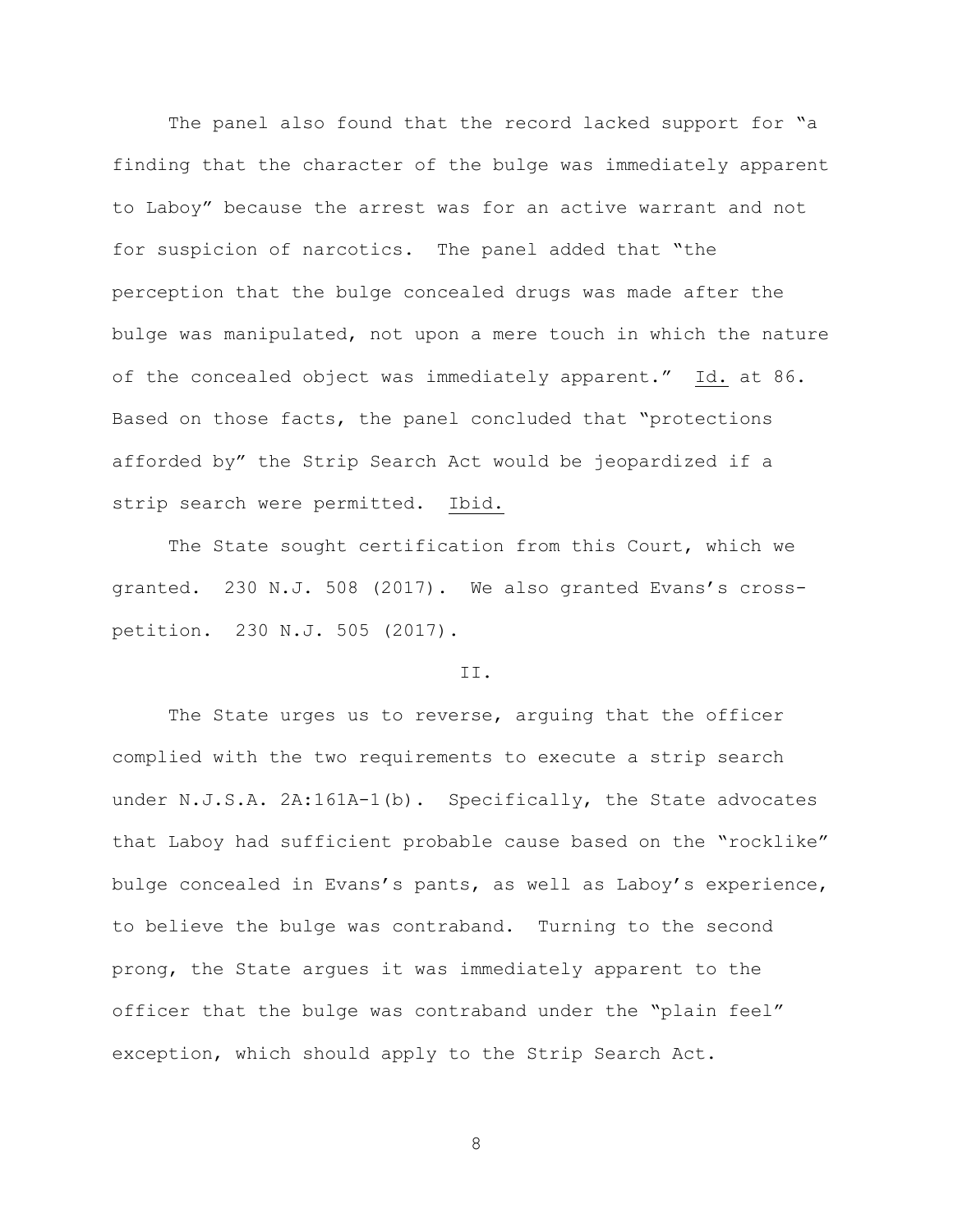The State also warns of the drastic impact the Appellate Division opinion could have on law enforcement and argues that the published opinion creates a heightened standard for the "plain feel" exception. Last, the State notes the officer had no obligation to inquire into the reason behind the outstanding warrant.

Evans does not dispute probable cause. He argues, however, that the "plain feel" exception should not apply to a strip search in light of subsection (b) of the Strip Search Act. Evans emphasizes that the statute provides broader protections than the Federal Constitution and that allowing the "plain feel" exception would undermine the intent of the Legislature.

Even if the exception does apply, Evans asserts, the Appellate Division correctly determined that the officer needed to supply a more detailed description of the peculiarities of the bulge to invoke the exception. Evans urges this Court to reject the conclusory statement offered by Laboy. Like the plain view doctrine, Evans argues, "plain feel" can justify only the seizure of items to which an officer already has lawful access.

Further, Evans alleges that the officer had an affirmative duty to ascertain the reason behind the search warrant. He argues that it was inappropriate to conduct a strip search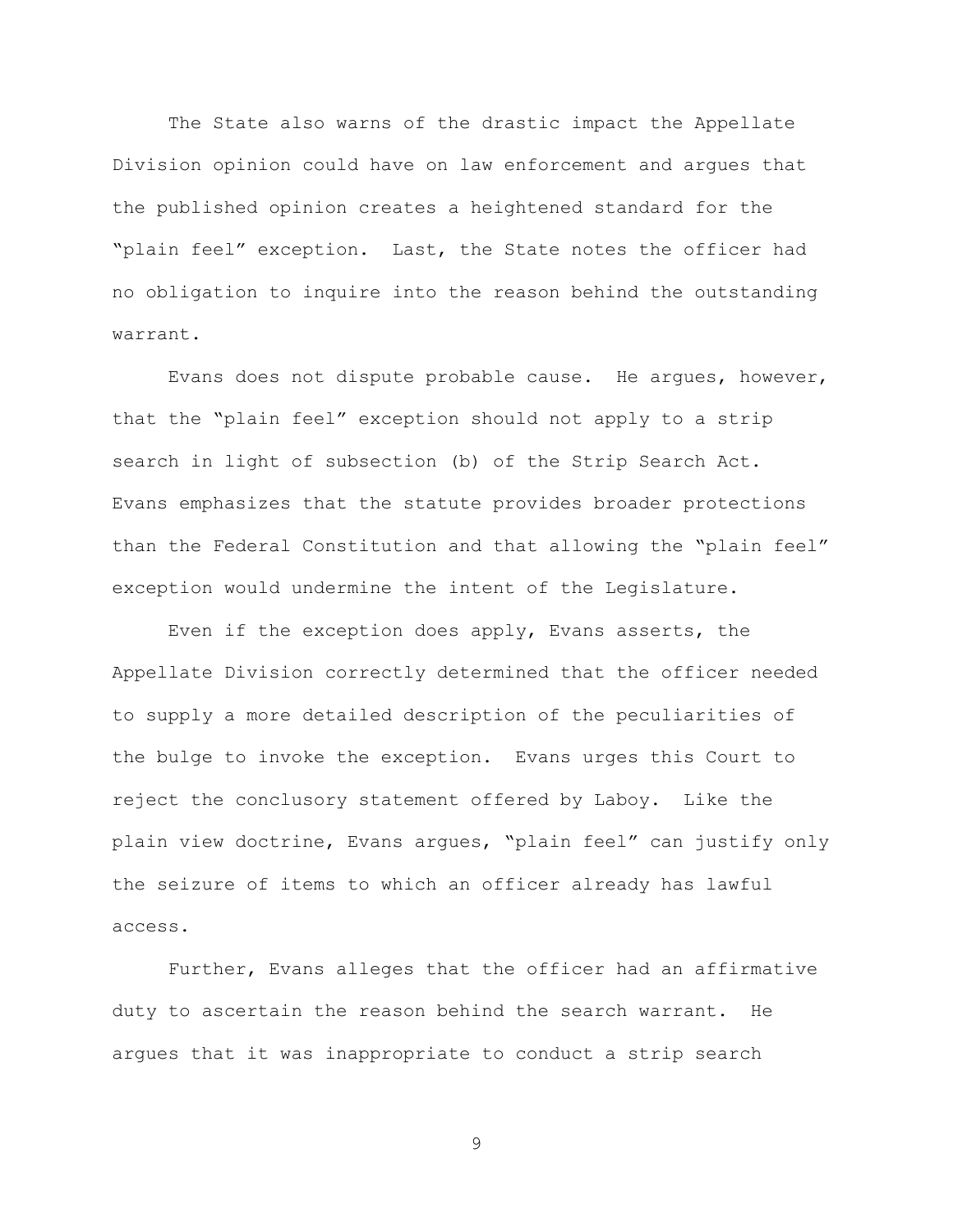during an arrest for an active bench warrant for the failure to pay a traffic fine.

# III.

### A.

An appellate court reviewing a motion to suppress evidence must uphold the factual findings underlying the trial court's decision, so long as those findings are "supported by sufficient credible evidence in the record." State v. Elders, 192 N.J. 224, 243 (2007); accord State v. Scriven, 226 N.J. 20, 40 (2016). The motion court's findings should be overturned "only if they are so clearly mistaken 'that the interests of justice demand intervention and correction.'" Elders, 192 N.J. at 243 (quoting State v. Johnson, 42 N.J. 146, 162 (1964)). However, we owe no deference to conclusions of law reached by the motion court or Appellate Division, which we review de novo. State v. Watts, 223 N.J. 503, 516 (2015) (citing State v. Vargas, 213 N.J. 301, 327 (2013)).

#### B.

Evans challenges the police's use of a strip search as a violation of the protections the Legislature created under N.J.S.A. 2A:161A-1, which limits the use of strip searches in New Jersey. The State counters that the "plain feel" exception to the warrant requirement permitted the strip search.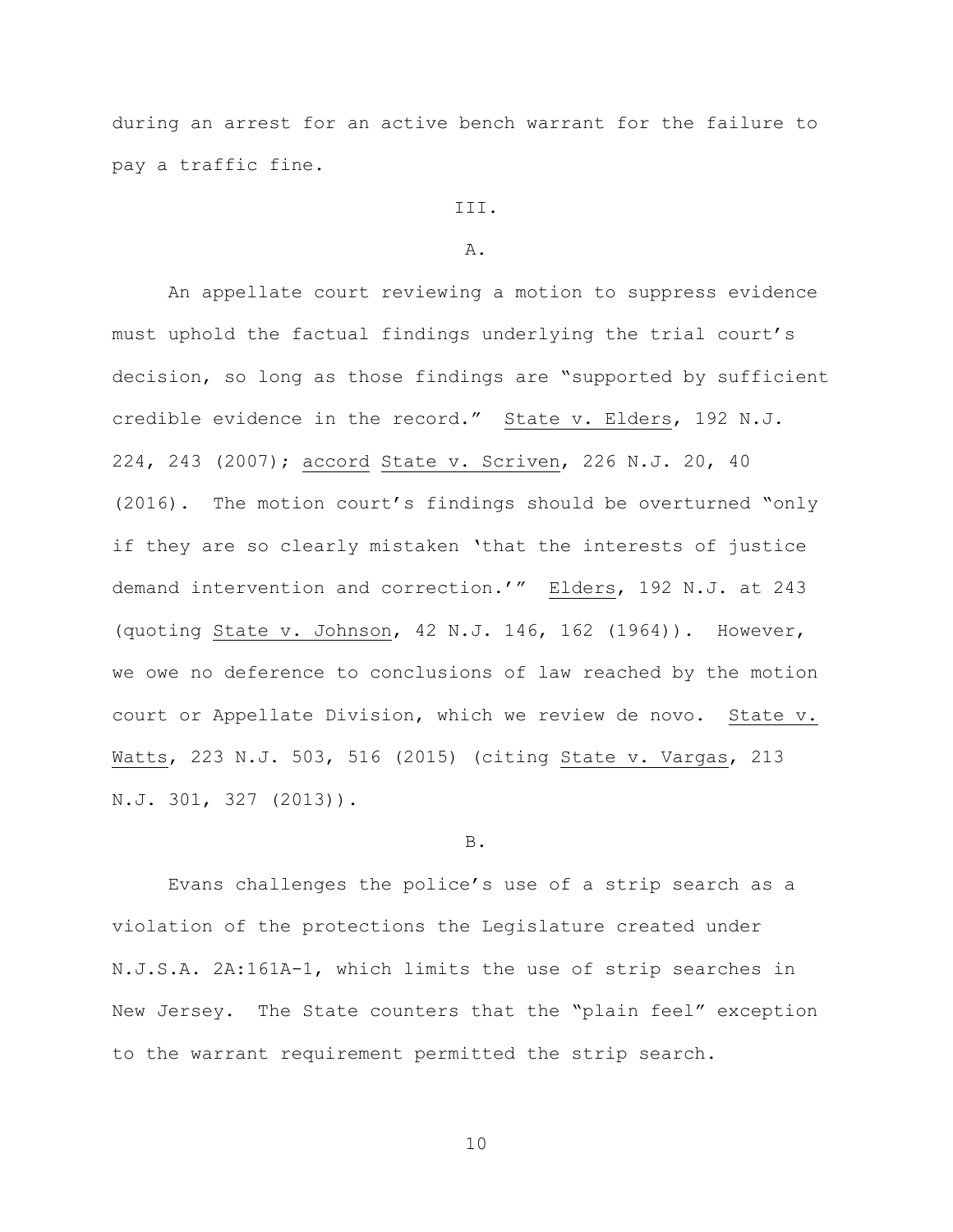The Legislature defined a strip search as "the removal or rearrangement of clothing for the purpose of visual inspection of the person's undergarments, buttocks, anus, genitals or breasts." N.J.S.A. 2A:161A-3(a). N.J.S.A. 2A:161A-1 provides that a person detained or arrested for an offense other than a crime shall not be strip searched unless "[t]he search is authorized by a warrant or consent," subsection (a); the subject of the search "is lawfully confined," subsection (c); or, as is relevant here, "[t]he search is based on probable cause that a weapon, controlled dangerous substance, as defined by [N.J.S.A. 2C:35-1 to -31], or evidence of a crime will be found and a recognized exception to the warrant requirement exists." N.J.S.A. 2A:161A-1(b) (emphases added).

To support a finding of probable cause, an officer must demonstrate there is a "well-grounded suspicion" that criminal activity is afoot. State v. Smith, 212 N.J. 365, 388 (2012) (quoting State v. Moore, 181 N.J. 40, 45 (2004)). As a term of art, "probable cause" lacks an exact definition; however, it generally "exists when, considering 'the totality of the circumstances,' a person of 'reasonable caution' would be justified in believing that evidence of a crime exists in a certain location." Ibid. (quoting Schneider v. Simonini, 163 N.J. 336, 361 (2000)).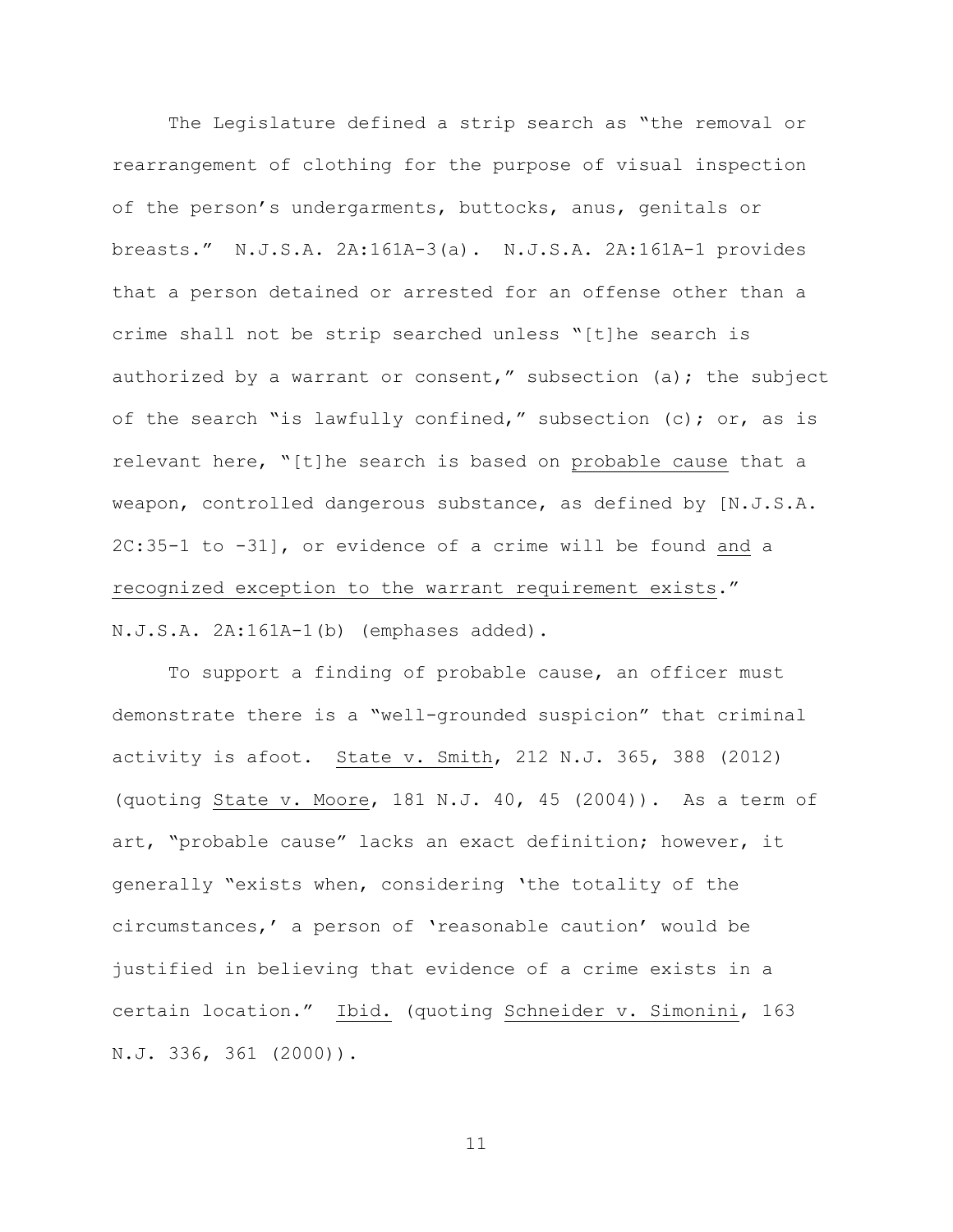If probable cause is established, courts must explore exceptions to the warrant requirement. The Fourth Amendment to the United States Constitution guarantees "[t]he right of the people to be secure in their persons, houses, papers, and effects, against unreasonable searches and seizures." Accord N.J. Const. art. I, ¶ 7. Searches pursued without a warrant are per se unreasonable unless a delineated exception to the warrant requirement applies. Arizona v. Gant, 556 U.S. 332, 338 (2009) (citing Katz v. United States, 389 U.S. 347, 357 (1967)).

The Appellate Division has previously determined that the search-incident-to-arrest exception to the warrant requirement cannot be used to justify a strip search for purposes of N.J.S.A. 2A:161A-1(b) because the "statute's protections are triggered by an arrest. An arrest alone, therefore, cannot be both the event invoking the protections as well as the event nullifying them." State v. Hayes, 327 N.J. Super. 373, 378 (App. Div. 2000). The Appellate Division has also rejected the inevitable discovery doctrine -- which can operate to preserve the admissibility of evidence that would otherwise be excluded because of the manner in which it was obtained, State v. Sugar, 108 N.J. 151, 156-57 (1987) -- as a means of justifying a search pursuant to the Strip Search Act, which requires "that all elements justifying [the strip search] be in place before the search occurs." State v. Harris, 384 N.J. Super. 29, 51 (App.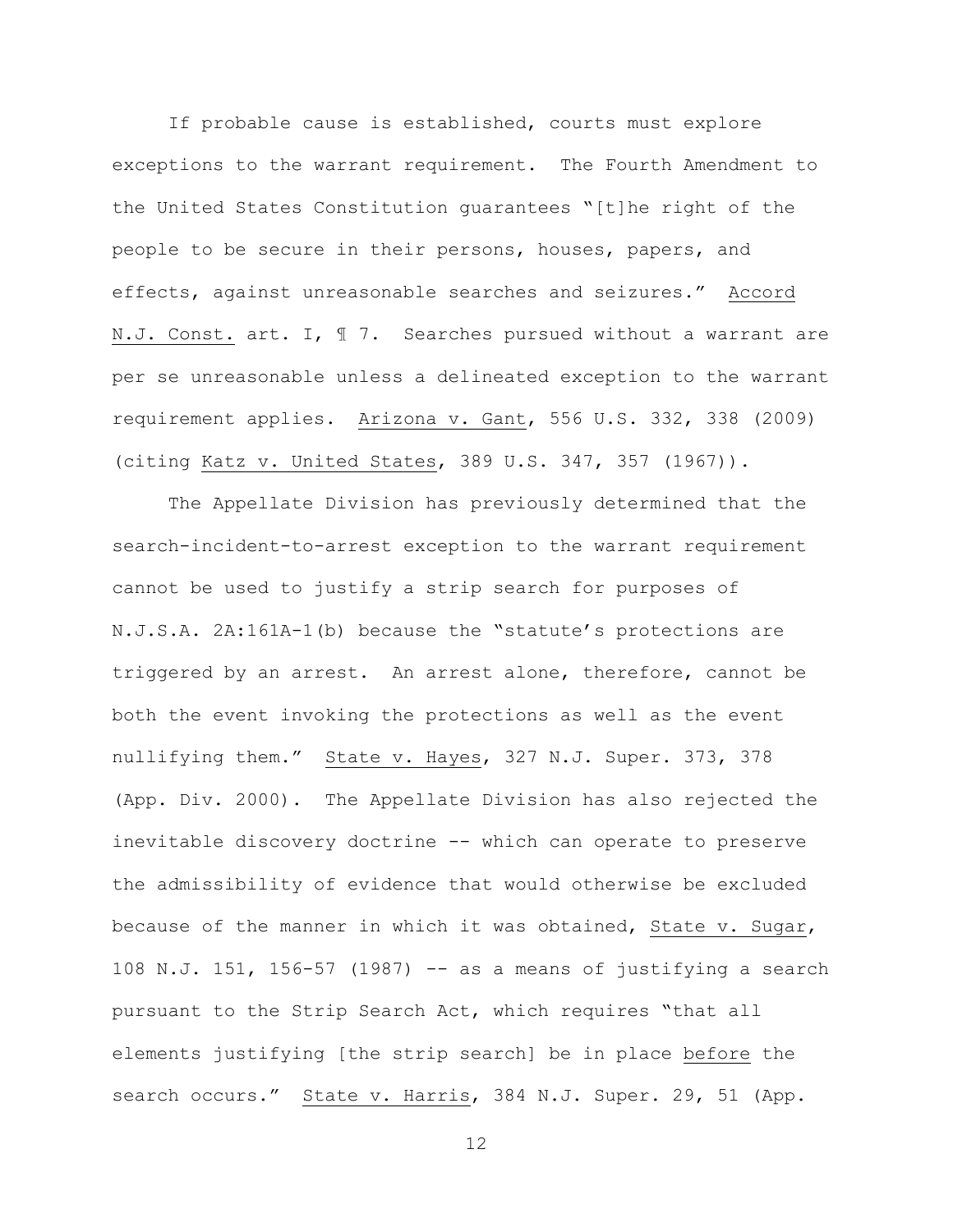Div. 2006) (emphasis added) (quoting Hayes, 327 N.J. Super. at 385). We agree that those exceptions are unavailing in this context, and turn to the "plain feel" doctrine the State invokes in this case.

C.

The United States Supreme Court has accepted an officer's "plain feel" of contraband as an exception to the warrant requirement. Dickerson, 508 U.S. at 375. In Dickerson, an officer patted down a suspect's outer clothing during a limited Terry<sup>1</sup> stop. Id. at 369. The officer felt a small lump in the suspect's pocket, which, after conducting an additional search of the suspect, he concluded was crack cocaine. Ibid.

Conceptually, the Court ratified a "plain feel" exception for "cases in which an officer discovers contraband through the sense of touch during an otherwise lawful search." Id. at 375. The Court analogized "plain feel" to the plain view exception, which allows police to seize contraband left in open view where a police officer could observe it from a lawful vantage. Ibid. Contrarily, if an officer "lack[s] probable cause to believe that an object in plain view is contraband without conducting some further search of the object -- i.e., if its incriminating character [is not] immediately apparent -- the plain-view

i<br>L

Terry v. Ohio, 392 U.S. 1 (1968).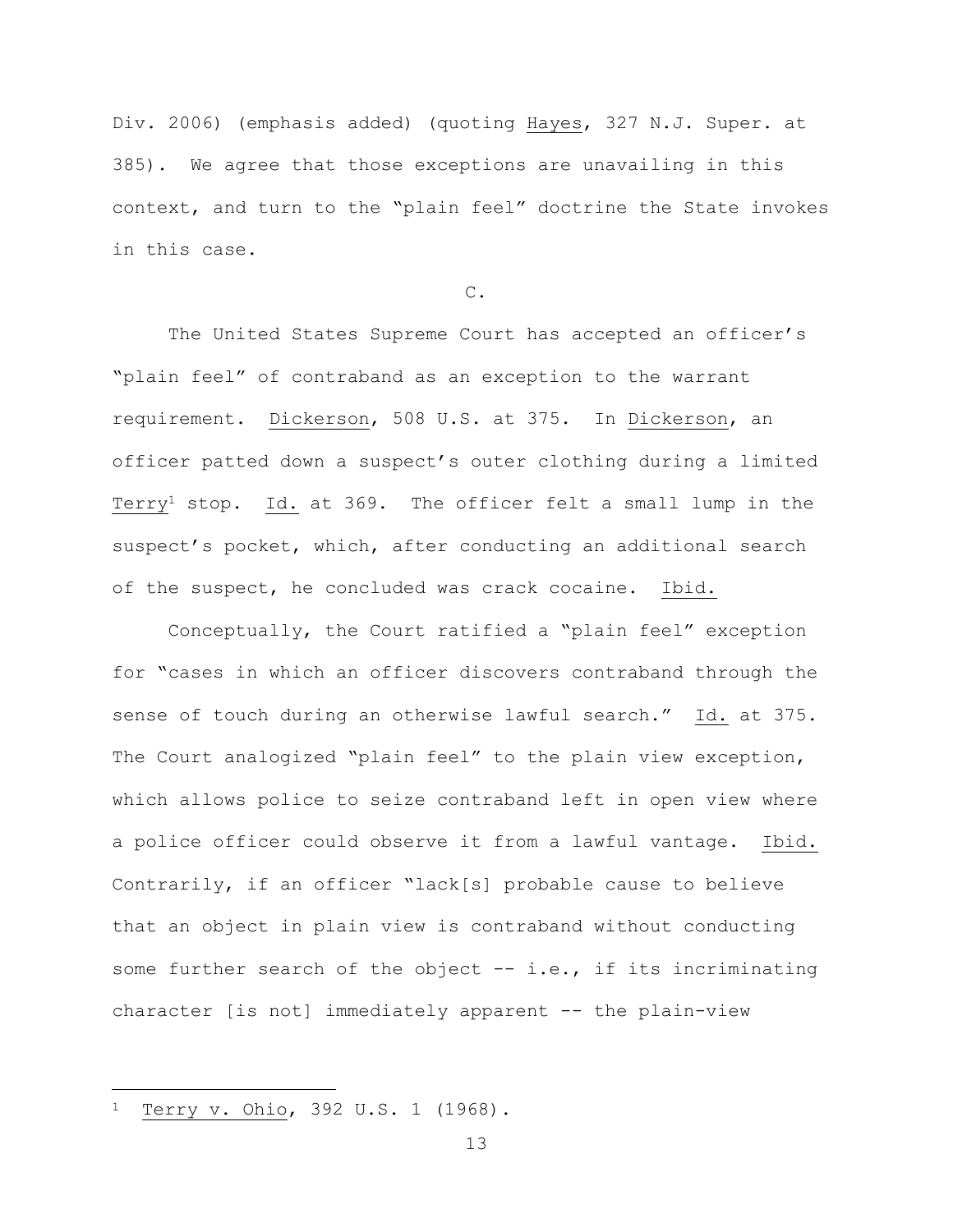doctrine cannot justify its seizure." Ibid. (alteration in original) (citation and internal quotation marks omitted).

The Dickerson Court held that contraband found through "tactile discoveries" may be seized without a warrant because consulting "a neutral magistrate under such circumstances would often be impracticable and would do little to promote the objectives of the Fourth Amendment." Ibid. The Court concluded:

> If a police officer lawfully pats down a suspect's outer clothing and feels an object whose contour or mass makes its identity immediately apparent, there has been no invasion of the suspect's privacy beyond that already authorized by the officer's search for weapons; if the object is contraband, its warrantless seizure would be justified by the same practical considerations that inhere in the plain-view context.

[Id. at 375-76 (emphases added).]

Although it recognized the exception, the Dickerson Court held that it could not apply under the facts of that case because it was not "immediately apparent" to the officer there that contraband was present. Id. at 379. The officer who found a lump that turned out to be crack cocaine testified that, "[a]s I pat-searched the front of [the defendant's] body, I felt a lump, a small lump, in the front pocket. I examined it with my fingers and it slid and it felt to be a lump of crack cocaine in cellophane." Id. at 369 (emphasis added). The Court stressed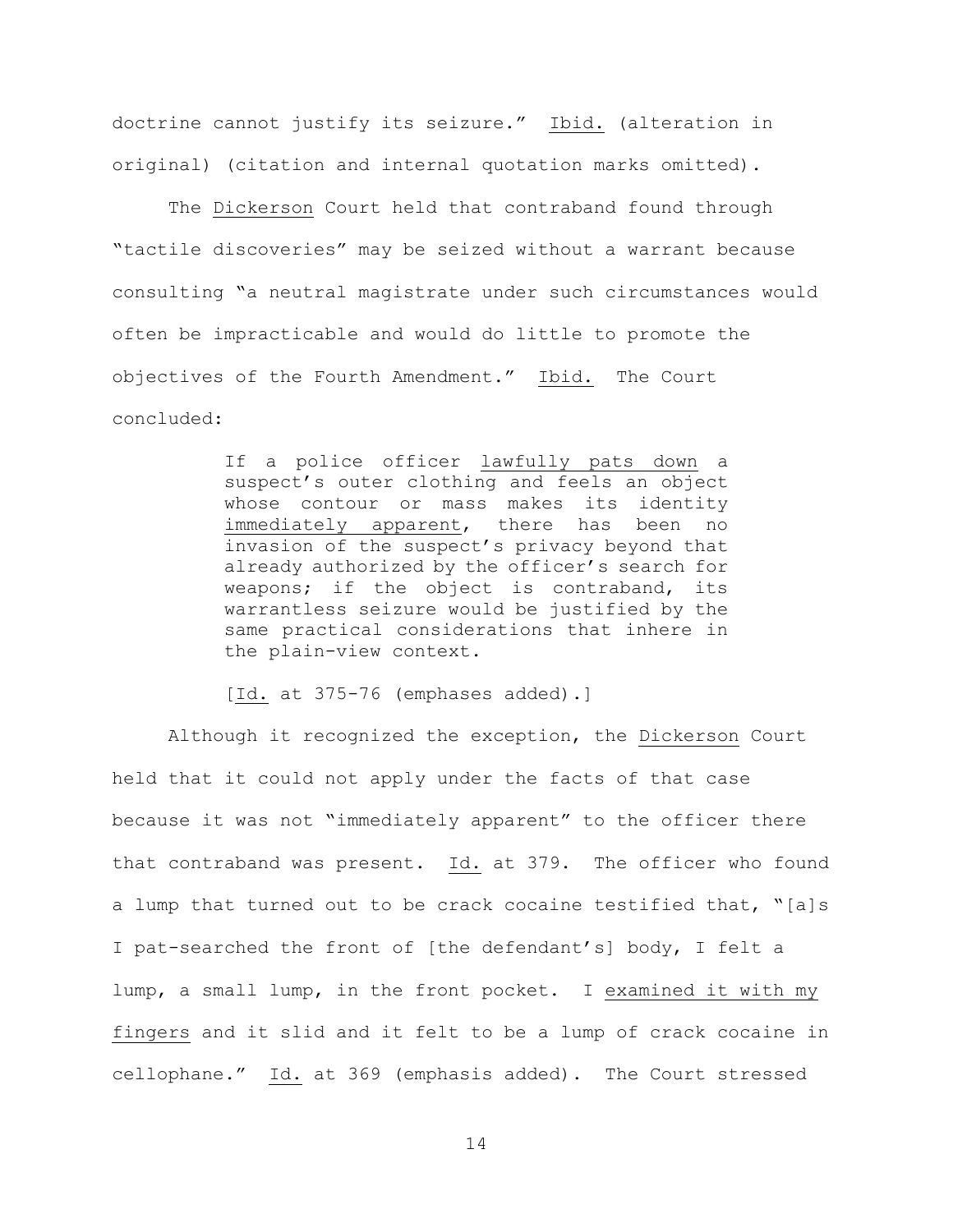that the officer did not instantly recognize the object as crack cocaine but rather needed a further search -- a "continued exploration of [the defendant's] pocket" -- to reach that conclusion. Id. at 378-79. That additional search was not authorized under Terry -- which permits a safety-driven search for weapons alone and thus justified the pat down search only up to the moment at which the officer determined no weapons were present -- or any another exception, and the Court therefore concluded the seizure was unconstitutional. Ibid.

This Court has not adopted<sup>2</sup> "plain feel" as an exception to the warrant requirement in New Jersey. See State v. Robinson, 228 N.J. 529, 551 n.5 (2017) (declining to analyze applicability of "plain feel" exception because officer was not lawfully inside car when he conducted pat down). However, the Appellate Division has addressed the "plain feel" doctrine.

In State v. Jackson, 276 N.J. Super. 626, 630 (App. Div. 1994), a case factually similar to Dickerson, the panel found that the "plain feel" exception did not apply. The officer in Jackson testified that he knew the object he felt during a pat

i<br>L

In his Appellate Division brief, Evans cites State v. Smith, 155 N.J. 83, 89 (1998), as an example of "plain feel" analysis when an officer seized a key despite knowing the object was not contraband or a weapon. That case is inapplicable as the issue facing that Court surrounded a tip from a confidential informant, see id. at 92-100; we analyzed neither "plain feel" nor Dickerson, 508 U.S. at 375, in Smith.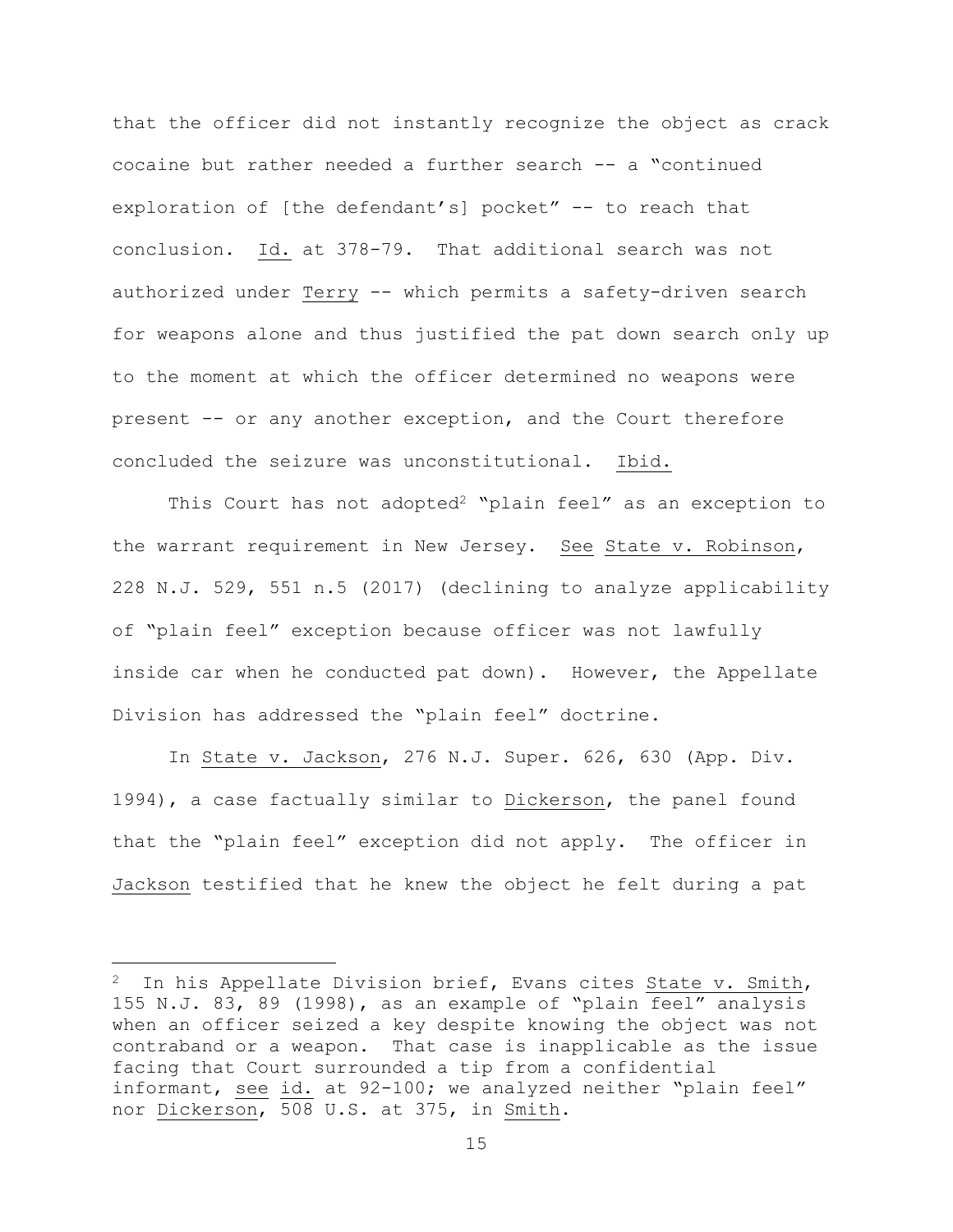down search was not a weapon and that he did not determine it was contraband until a subsequent search. Id. at 629, 631. As in Dickerson, because it was not "immediately apparent" to the officer that he felt contraband, the Jackson court suppressed the evidence. Id. at 631.

In Toth, however, the Appellate Division invoked the "plain feel" or "plain touch" exception to the warrant requirement in declining to suppress evidence seized during a pat down. 321 N.J. Super. at 614-16. In that case, an officer pulled the defendant over for speeding, and the defendant could not produce his credentials. Id. at 611-12. The officer described the defendant as nervous and then saw a bulge in the defendant's shorts, which the defendant attempted to cover with a baseball cap. Id. at 612. In the subsequent pat down, the officer testified that "upon feeling the object, he knew it was not a handgun but rather" a controlled dangerous substance ("CDS"). Ibid. The officer then pulled out a brown paper bag containing plastic bags of cocaine, as well as vials and caps. Ibid.

The Toth court upheld the search after considering the totality of the circumstances, including the defendant's furtive actions and the location of the bulge in an area in which "drug dealers frequently hide drugs." Id. at 613-14. The panel concluded that the officer did not need to testify as to "the particular, tactile sensation [he] experienced," id. at 614, or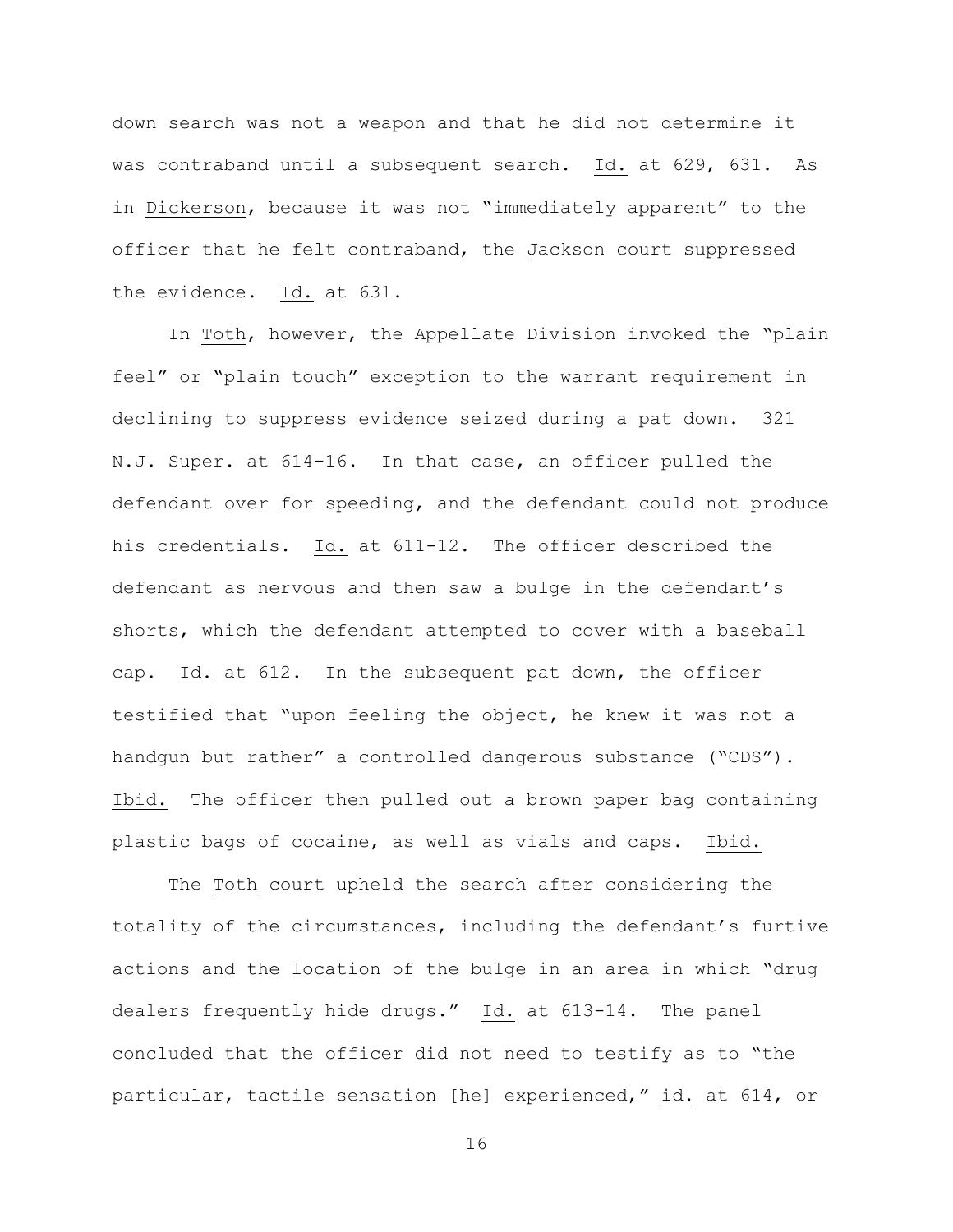anything more than "the general identification of CDS. The [officer's] statement that he immediately recognized CDS from its feel is analogous to an officer testifying that he immediately recognized marijuana from its smell," id. at 615; see also State v. Cargill, 312 N.J. Super. 13, 17 (App. Div. 1998) (upholding seizure of drugs under "plain feel" when trial court credited officer's "immediate recognition, by touch and experience" of narcotics).

### IV.

#### A.

In light of the Appellate Division's recognition of the "plain feel" exception, police have relied on the doctrine for some time. We agree with the Appellate Division and ratify the United States Supreme Court's reasoning in Dickerson, 508 U.S. at 375-76. An officer in a lawful position has numerous powers of observation, which should not be limited to sight. Often, the smell of marijuana will trigger further investigation, the sound of panicked shouting alerts police to exigency, and the sight of weapons in plain view permits police to seize them.

We hold that, similarly, "tactile discoveries of contraband" may justify a warrantless search under certain circumstances. Specifically, contraband found during the course of a lawful pat down may be seized without a warrant if the officer "feels an object whose contour or mass makes its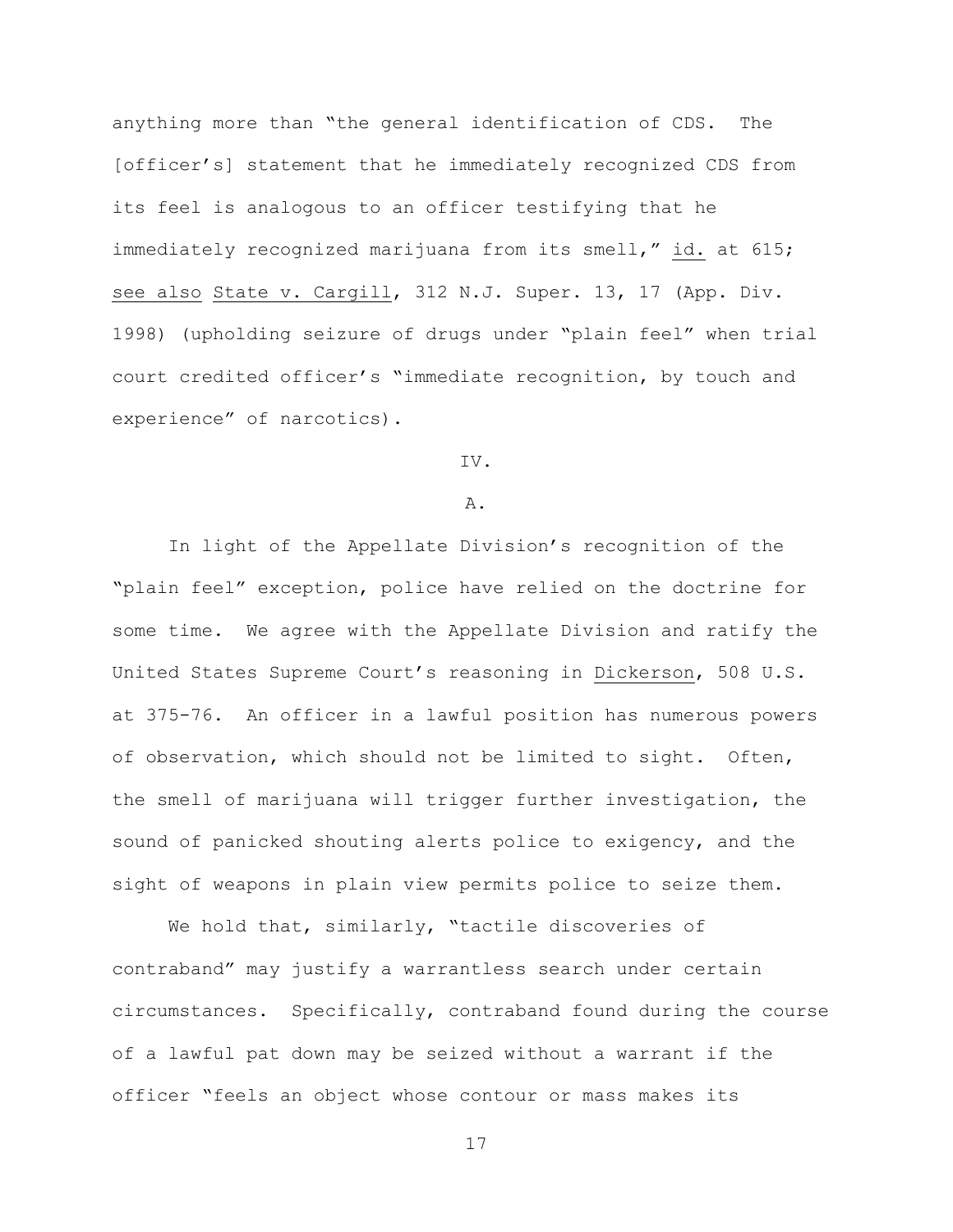identity immediately apparent." Dickerson, 508 U.S. at 375. Because immediate tactile recognition of contraband is necessary to justify any subsequent search for and seizure of the contraband, moreover, the "plain feel" exception is compatible with the Strip Search Act requirement "that all elements justifying [the strip search] be in place before the search occurs." Harris, 384 N.J. Super. at 51 (emphasis added) (quoting Hayes, 327 N.J. Super. at 385).

B.

Having recognized the "plain feel" exception to the warrant requirement, we now consider whether it justifies the strip search involved in this case.<sup>3</sup> Thus, we must analyze whether Officer Laboy was in a lawful position to feel the object and whether it was immediately apparent to him that the bulge he felt was contraband.

Regarding the officer's vantage, Laboy lawfully pulled Evans over for suspected trespassing on hotel property that was a known hotbed for prostitution and drug activity. The officer consulted his open warrants list and confirmed that Evans had an active warrant for his arrest. Evans argues that the officer overreached because the warrant was only for the failure to pay

i<br>L

 $3$  Once again, the parties do not challenge that, following Evans's furtive actions in the hotel parking lot and a positive warrant hit, Laboy was justified in pulling him over. Further, probable cause was readily apparent here and is undisputed.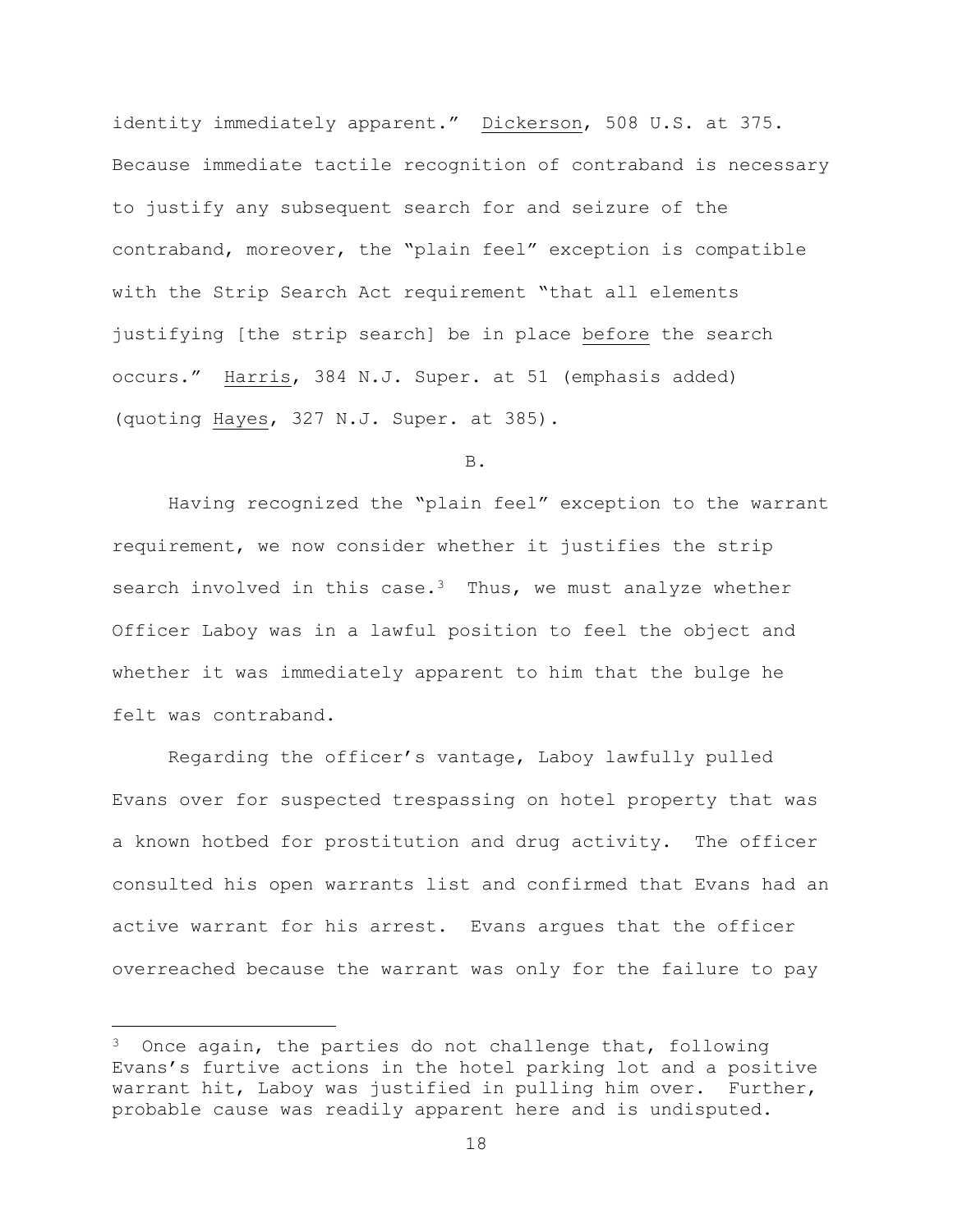an outstanding traffic fine. That view discounts Laboy's deference to magistrates who have dutifully authorized a warrant. See State v. Jones, 143 N.J. 4, 14 (1996) (noting officer's duty to arrest subject once warrant is issued and stressing that "[o]fficers have no discretion in making arrests where there is an outstanding warrant" (quoting Stone v. State, 620 So. 2d 200, 201 (Fla. Dist. Ct. App. 1993))). The officer was required to arrest Evans regardless of the reason and did not have to investigate the nature of the charge.

After determining that Evans had an active warrant, Laboy placed Evans under arrest and performed a pat down. That search incident to arrest was not an avenue to perform a strip search of Evans, see Hayes, 327 N.J. Super. at 378, and was intended to assure that Evans did not have weapons or evidence of a crime. Laboy was duly authorized to perform the pat down and, therefore, was in a lawful position when he first felt the bulge.

Next, we must examine whether it was immediately apparent to Laboy that the bulge was contraband. We disagree with the Appellate Division's rejection of the trial court's finding that it was "immediately apparent" to the officer that Evans possessed a controlled substance.

Based on the officer's credible testimony, we know that Laboy noticed a bulge in the groin area. When he patted down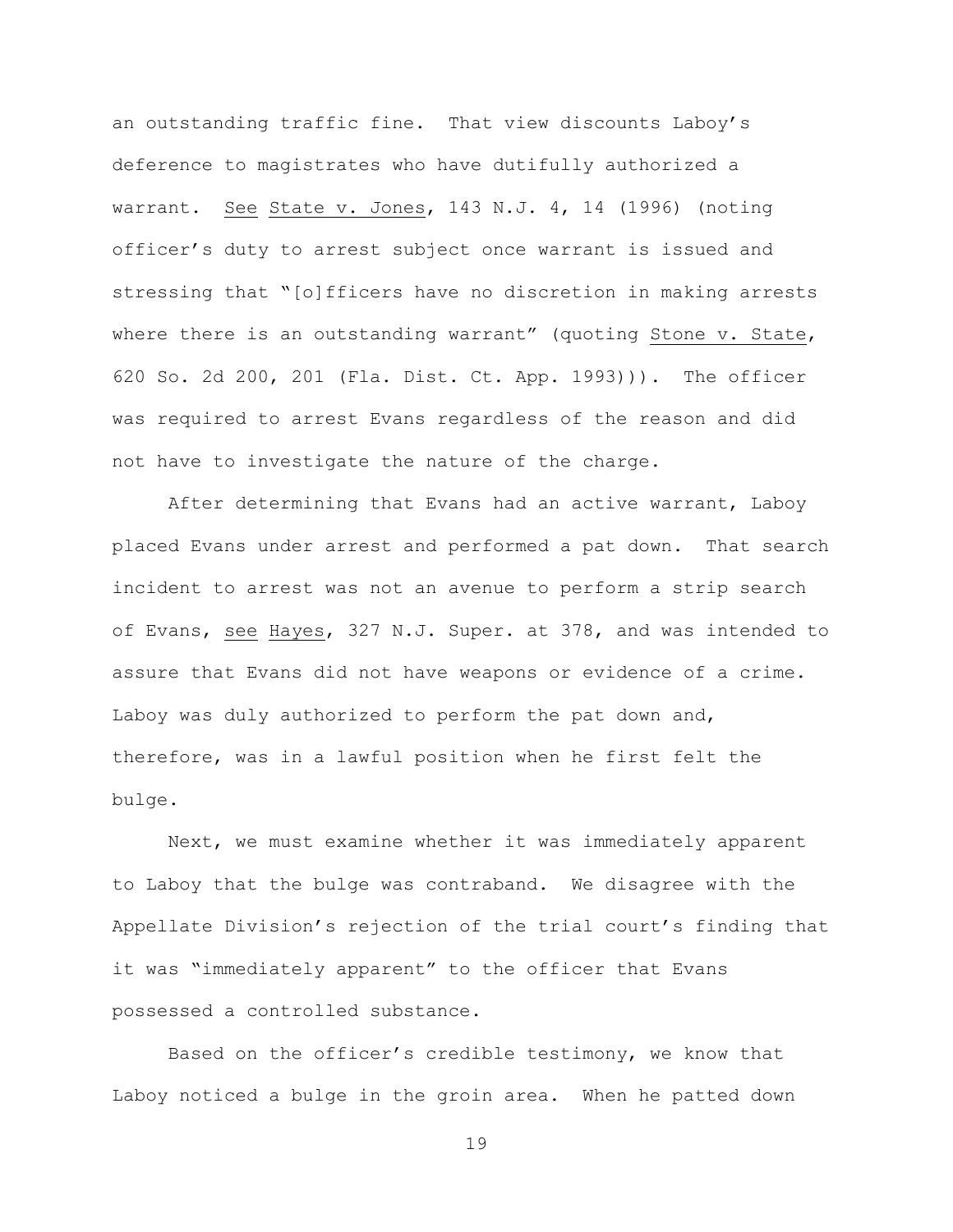Evans, he found \$2000 in cash and felt a "rocklike substance." In his experiences as a narcotics officer, who had witnessed concealed contraband in the groin area "hundreds of times," the location of the bulge was important to his conclusion. Based on his observations and experiences, Laboy concluded that what he felt was crack cocaine.

We find that those facts offer "sufficient credible evidence in the record" to support the trial court's finding that it was immediately apparent to the officer that drugs were present. See Elders, 192 N.J. at 243. Officer Laboy's description of a "rocklike" substance, combined with the cash he found and the officer's "hundreds" of similar encounters, merits the application of the "plain feel" exception. Thus, the officer here met both prongs of N.J.S.A. 2A:161A-1(b), and was permitted to perform a strip search on Evans.

Because the Appellate Division focused specifically on the level of detail in the officer's testimony, we add that, as compared to past cases, the officer here gave sufficient detail to justify his search. Laboy specified that the object he felt was likely crack cocaine, unlike in Jackson where the officer admitted that, during the standard pat down, he knew only that he had felt a "hard and flexible object" that was not a weapon. 276 N.J. Super. at 631. In addition, the description here was more detailed than that of the officer in Toth, who said only